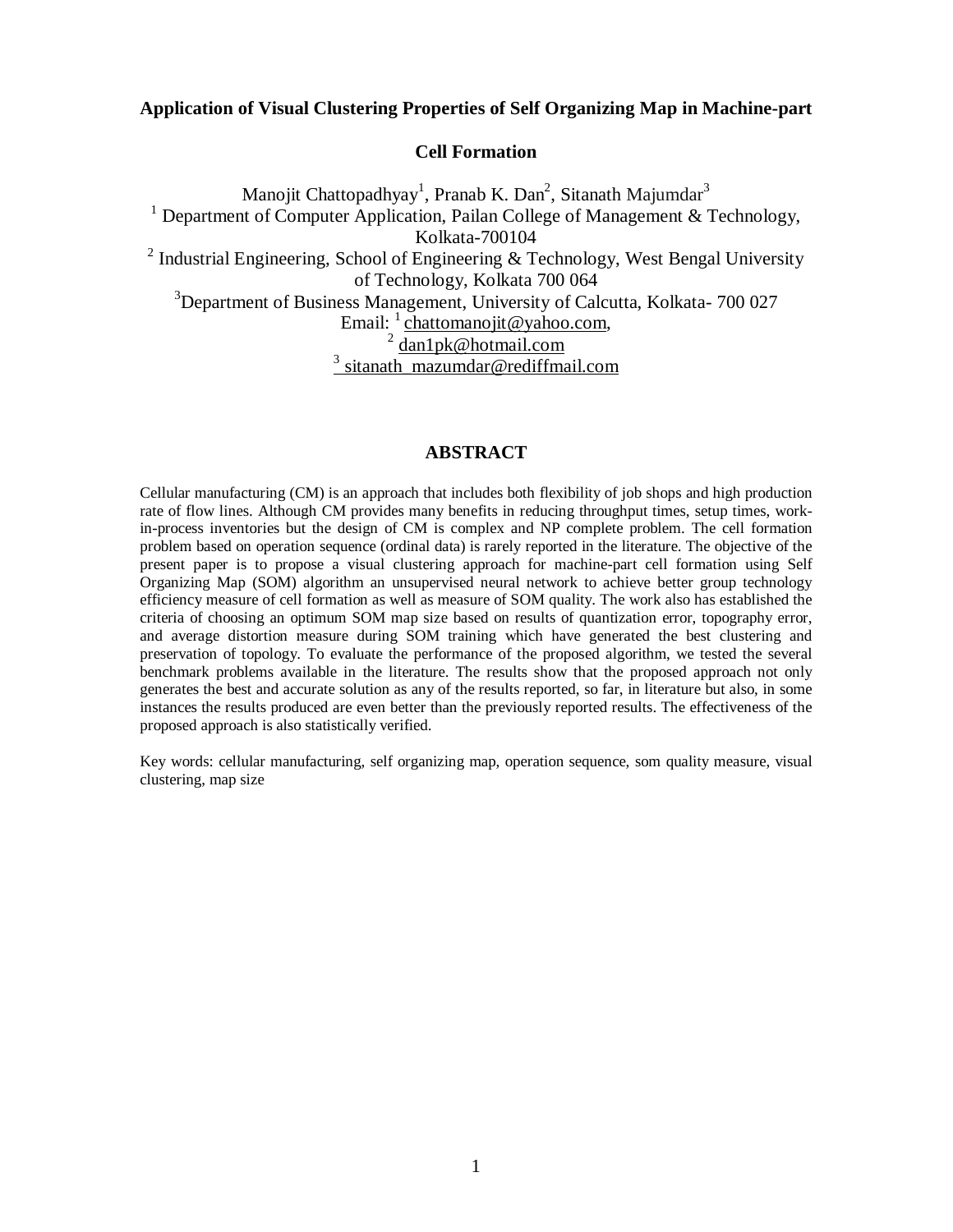## **1. Introduction**

In the competitive global market, the survival of even the most well-established world class manufacturing firms depends on the ability to stay flexible and at the same time to reduce operating costs. Cellular Manufacturing System (CMS) is an application of Group Technology (GT) which helps firms to reach this goal. The group technology (GT), proposed by Mitrafanov (1966) and Burbidge (1963, 1979), seeks to identify and group similar parts to take advantage of their similarities in manufacturing and design as well as to achieve economy in production. One application of GT is cellular manufacturing (CM). CM is concerned with processing a similar part in a part family by a dedicated group of machines or processes in a cell (Tompkins et al, 1996). The benefits reported in the literature on the CMS are reduction in throughput times, setup times, work-in-process inventories, and response times to the customer orders, etc. (Wemmerlov and Hyer, 1987; Wemmerlov and Johnson, 1997).

The cell formation problem (CFP) in the production flow analysis approach is a machine-part incidence matrix (MPIM) in the form  $A = [a_{ii}]$  which is a  $m \times p$  matrix. If  $a_{ii}$  $=1$  then it means that machine *i* processes the part *j*, otherwise  $a_{ii}=0$ . Each binary element in the  $m \times p$  matrix indicates a relationship between machines and parts where "1" or ''0'' represents that the pth part should be processed on the mth machine or otherwise. The matrix also displays all similarities in parts and machines. The objective is to group parts and machines in a cell based on their similarities. If there are no ''1'' outside the diagonal block and no ''0'' inside the diagonal block then it is termed as perfect result. The binary MPI matrix is represented by '1' whereas the sequence of operation of the parts visiting the respective machines are represented with 1, 2, 3 etc and the '0' will remain same with the meaning that there is no visit. In spite of a large number of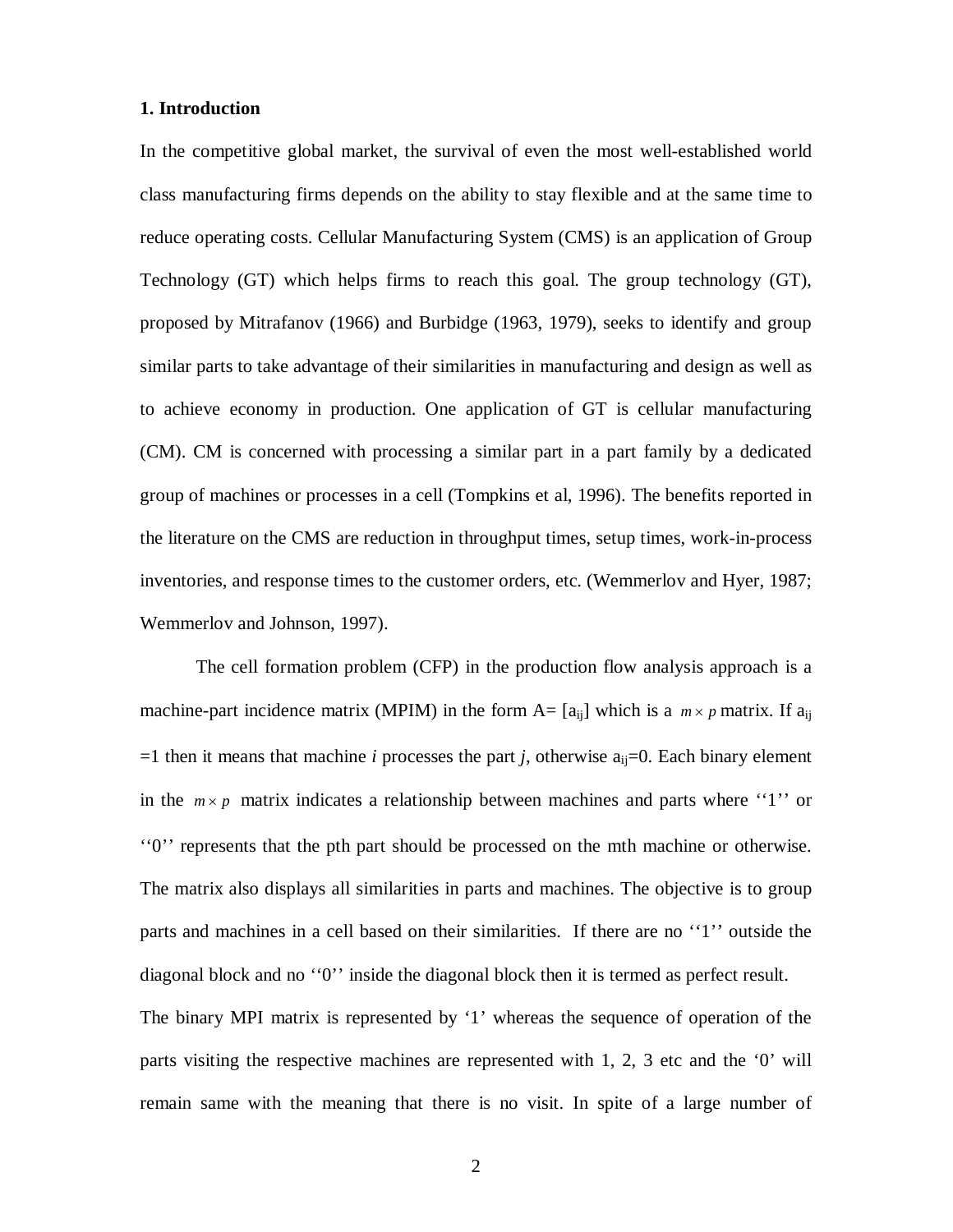contributions made towards various cell formation solution methodologies applied on binary (considering only '1's in the input matrix) MPIM it appears only few of them reported findings with grouping objectives using operation sequence till date. This operation sequence data provide important information related to the flow patterns of different jobs in a manufacturing system (Mahdavi et al., 2008). Although Suresh et al., (1999) reported that research on sequence based clustering is in an incipient phase. Several authors, for example Dixit and Mishra (2010), Bu *et al*, (2009), Pandian and Mahapatra (2009); Chan *et al*, (2008), Kumar and Jain (2008), Jayaswal and Adil (2004), Sarker and Xu (1998), Tam (1990), Vakharia and Wemmerlov (1990), Choobineh (1988). Sarker and Xu (1998) reported that there are primarily four types of methodologies that have been applied in solving operation sequence based cell formation, viz., mathematical programming, network analysis, materials flow analysis method, and heuristics. Mahdavi and Mahadevan (2008) reported that sequence based cell formation is the least explored area although sequence data provides valuable information about the flow patterns of various jobs in a manufacturing system.

Wang (1999) proposed the number of feasible solutions  $(n_{soln})$  of the CFP as

$$
n_{\text{soln}} = \left( \left( \sum_{i=1}^{p} (-1)^{p-i} i^n / \left[ i! (p-i)! \right] \right) * \left( \sum_{i=1}^{p} (-1)^{p-i} i^m / \left[ i! (p-i)! \right] \right) \right) \tag{1}
$$

The above equation (1) shows the number of feasible solutions  $(n_{soln})$  of the CFP based on the number of probable ways n parts and m machines can be grouped in p clusters (assuming there are p clusters for the CFP). Currently the researchers are being attracted more to the unsupervised artificial intelligence and meta-heuristic approaches as evidenced from literature due to consideration of this number as computationally infeasible (Srinivasulu and Jain, 2006; Ravi et al., 2008).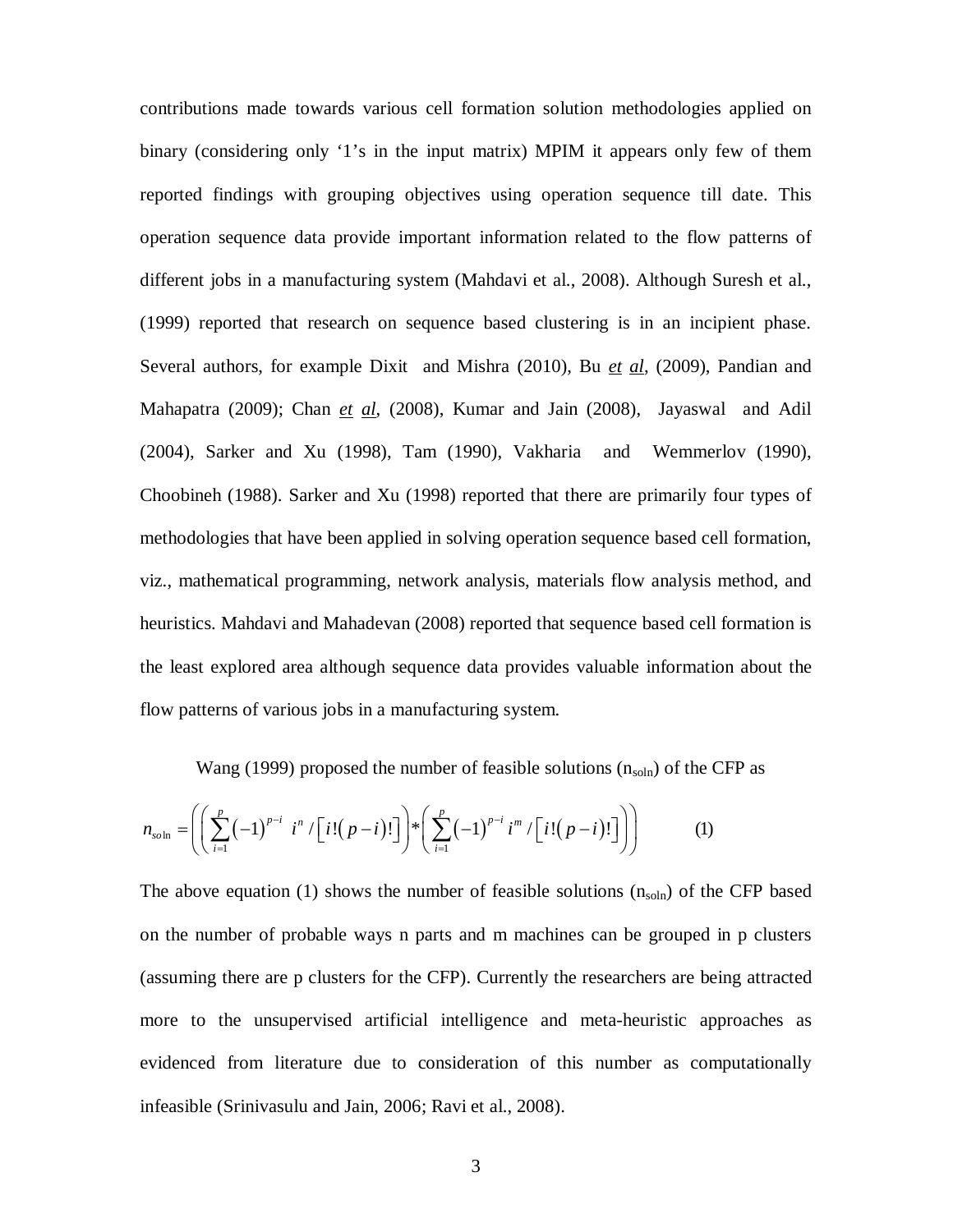Extensive reviews of the works involving the finding of optimum machine-part cluster using mathematical programming, heuristic and metaheuristic and artificial intelligence as strategies have been reported for the solution of the cell formation problem (see Papaioannou and Wilson, 2010; Singh and Sharma, 2006; Rezaeian et al.,2011 and references therein). Different optimization solution of a number of design approaches for various CFP has been studied to develop a taxonomic framework (Yin and Yasuda, 2006).

In view of the literatures surveyed above, the present work endeavors to apply an unsupervised competitive learning algorithm, such as the self-organizing map (SOM) (Kohonen, 1990, 1998, 2001) to visualize machine-part clustering based on operation sequence data. The visual clustering of SOM performs both the vector quantization and the vector projection for which it becomes an effective tool (Flexer, 2001).

A number of intelligent applications developed by SOM are reported so far (e.g. Abonyi et al., 2003; Heikkinen et al., 2009; Jämsä-Jounela et al.,2003; Kohonen et al., 1996; Liukkonen et al., 2009; Liukkonen et al., 2011). The use of the SOM for different purposes has produced a diversified range of applications in different practical areas, including exploratory data analysis (Hébrail et al., 2010), pattern recognition (Khosravi and Safabakhsh, 2008; Mari et al., 2010) speech analysis (Moschou et al., 2007), industrial and medical diagnostics (Yu, 2011; Pandit et al., 2011; Zhang et al., 2010), robotics and instrumentation (Johnsson, and Balkenius, 2010 and 2011; Yamada, 2004), and even control (Kohonen, 2001, Oja et al., 2002). Moreover, Chang and Liao(2006), Corona *et al*., (2010), Fuertes et al., 2010; Kasslin et al., 1992 and Alhoniemi et al., 1999 have introduced SOM-based applications to process monitoring and modeling in many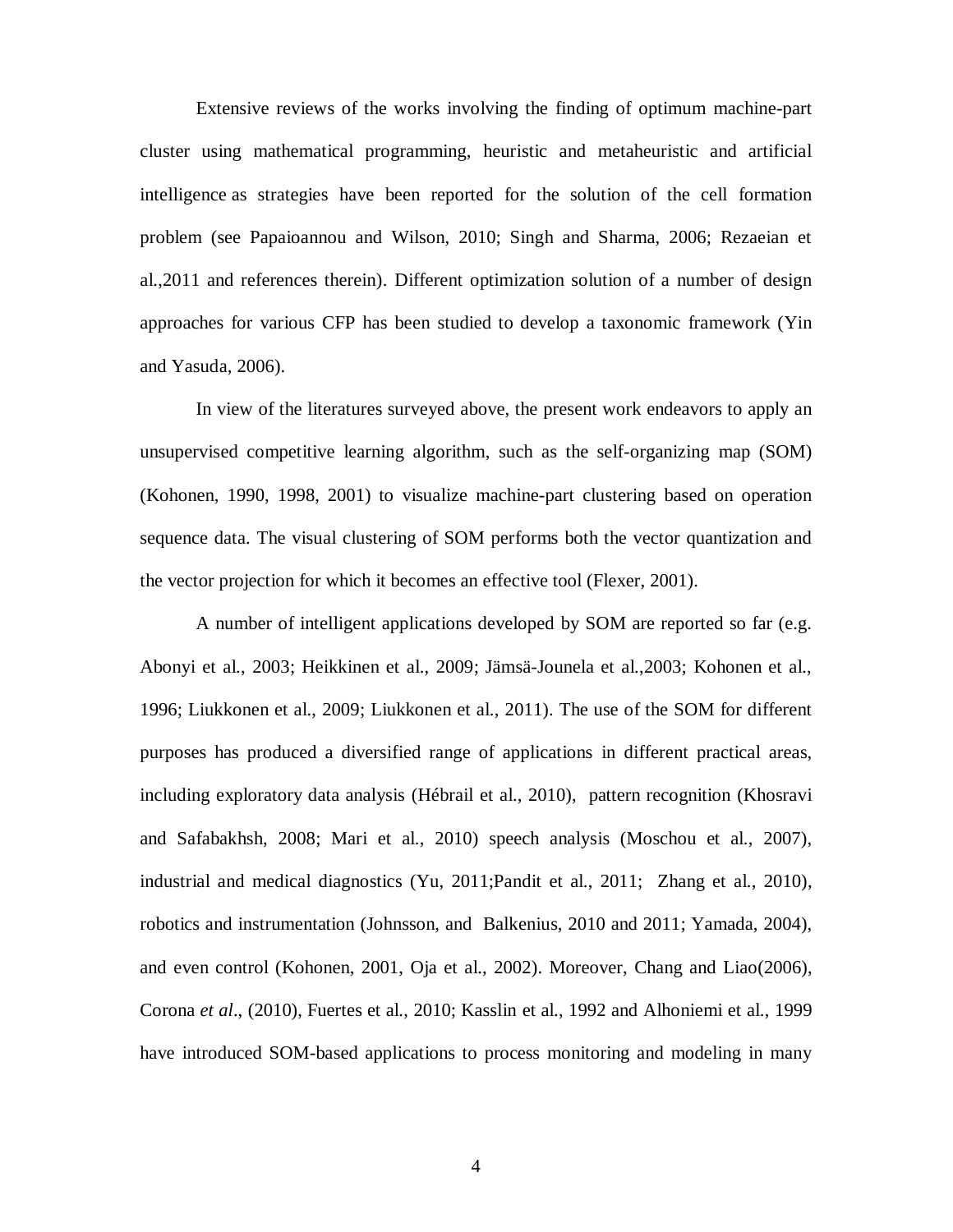industrial cases. The cluster visualization has been shown to successfully implement in multidimensional data (Fernandez and Balzarini, 2007).

Furthermore, recent studies like Chu (1993); Venugopal and Narendran (1994); Kiang et al (1995); Kulkarni and Kiang (1995); Inho and Jongtae ( 1997); Kuo et al., 2001; Kiang, 2001; Ampazis and Minis (2004); Venkumara and Haq (2006); Chattopadhyay et al., 2011 have reported the power of SOM in the modeling of the machine-part cell formation in cellular manufacturing. But the solution approach using SOM to the cell formation problem based on operation sequence are rare in the literature. The limitation of the majority of the available works is that the machine-part cell formation is not generated simultaneously. The novelty of the present work is to analyze the measures of SOM quality for cluster visualization during machine-part cell formation. In this paper we explore the efficiency of modeling of the machine-part cell formation using the SOM with the analysis of the visual clustering properties and compare the result with the methodology presented in (Pandian and Mahapatra, 2008 & 2009). A comparison with other method (ART1) has been made to examine its effectiveness of the proposed method and an analysis is presented using an appropriate statistical test. The objective of the present work is stated as follows:

- 1. It has explored the effect of SOM map unit size on the clustering quality of machine part cell formation.
- 2. It has analyzed the overall impact on the performance of the machine part clustering due to topographic error (TE), quantization error (QE) and average distance measure of SOM.
- 3. Statistical verification of the group technology efficiency of the output result obtained using the proposed method.

5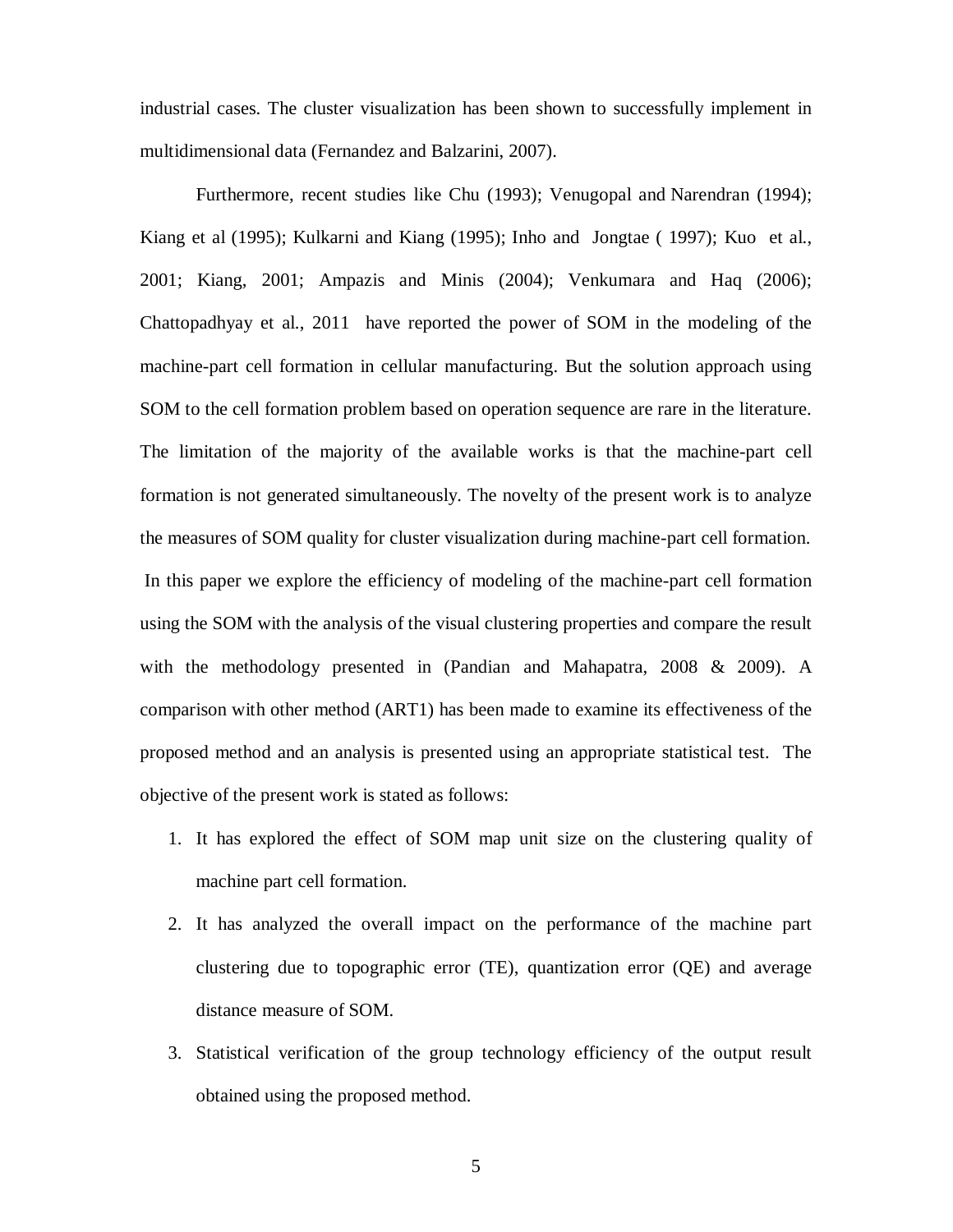- 4. The impact of SOM map unit size, as a metric, has been obtained from corresponding machine-part matrix size on CPU time.
- 5. The impact of computation time with the different SOM map unit size has also been studied for different types of cell formation problems on the performance measure of machine-part cell formation.

Thus in our present work, we endeavor to construct SOM cluster output that are both good with respect to SOM quality measures and cell formation performance measure.

The organization of the rest of the paper is as follows: in the immediate next section 1.1 an example of CFP based on operation sequence has been elaborated. Issues related to the self organizing map algorithm, visual clustering and SOM quality measures have been discussed in the section 2. It has also discussed about the SOM map size. The section 3 has provided a discussion on performance measure on cell formation. A numerical example has been discussed in section 4. A discussion on computational results appears in section 5. Finally section 6 concludes the paper.

# **1.1 An Example of Cell Formation Problem based on Operation Sequence**

An example of machine-part matrix based on operation sequence (ordinal values) is shown in the Table 1. This represents the input matrix derived from the production flow consisting of six machines and eight parts and 24 activities. There are three operations for the parts. Table 2 shows the output block diagonal form with two cells. The two cells are completely independent where each part family (p3, p6, p1, p5, and p2, p8, p4, p7) will be processed only within a machine group (m2, m6, m4 and m1, m5, m3). The order of operation sequence varies for each part in different machines. An optimal result for a machine/part matrix by a cell formation clustering method is desired to satisfy the following two conditions: (a) to minimize the number of 0s inside the diagonal blocks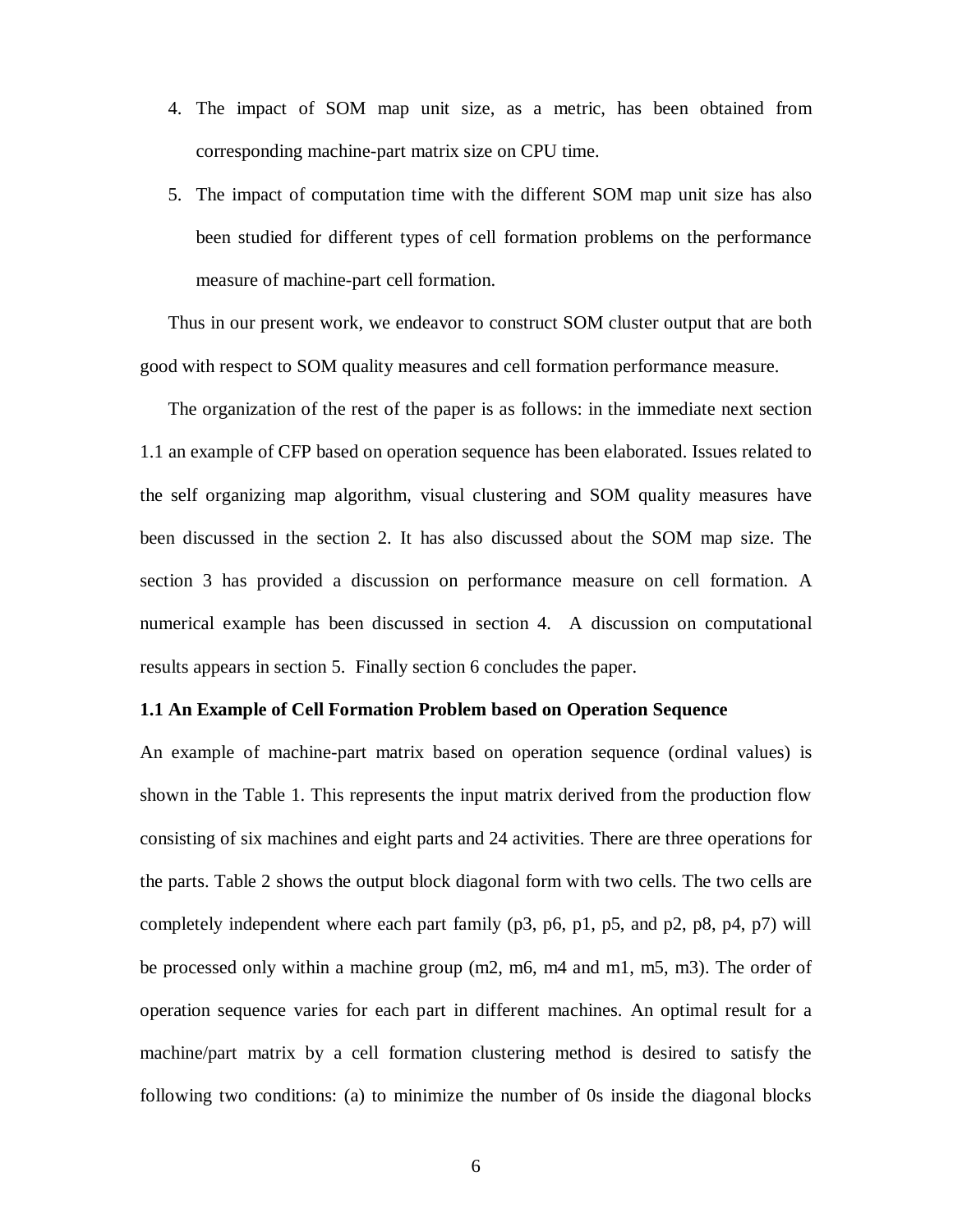(i.e., voids); (b) to minimize the number of ordinal sequence values outside the diagonal blocks (i.e., exceptional elements). In the cell formation problem identification of optimum number of cluster is done based on similarities of machine-part.

# **2. Overview of Self Organizing Map**

The universal application of a self-organizing map (SOM) [Kohonen, 2001] is for mapping *n*-dimensional input vectors to two dimensional *neurons* or *maps*. This map describes variations in the information of the input data, and the topology of the original data is preserved on the SOM through the connection of the input vectors which shares common features of the similar or neighboring neurons.

# **2.1 SOM Algorithm**

Typically, the SOM algorithm performs a number of successive iterations until the reference vectors  $m_i$  associated to the neuron of a two-dimensional map represent, as much as possible, the input patterns  $x_i$  known as Vector Quantization (VQ) that are closer to those neurons. VQ is strongly related to clustering. Clearly, the SOM performs VQ as the sample vectors are mapped to a number of reference vectors. Finally, each sample in the data set is mapped to one of the map neuron which is known as Vector Projection (VP). The VP aims at reducing high dimensional input space to a low dimensional output space and mapping vectors in two dimensional outputs for visualization. The map size can be different based on the type of application. The bigger size map reveals more details of information whereas a smaller map is being chosen to guarantee the generalization capability. The competitive learning algorithm applied to the network (Kohonen, 2001; Kaski, 1997):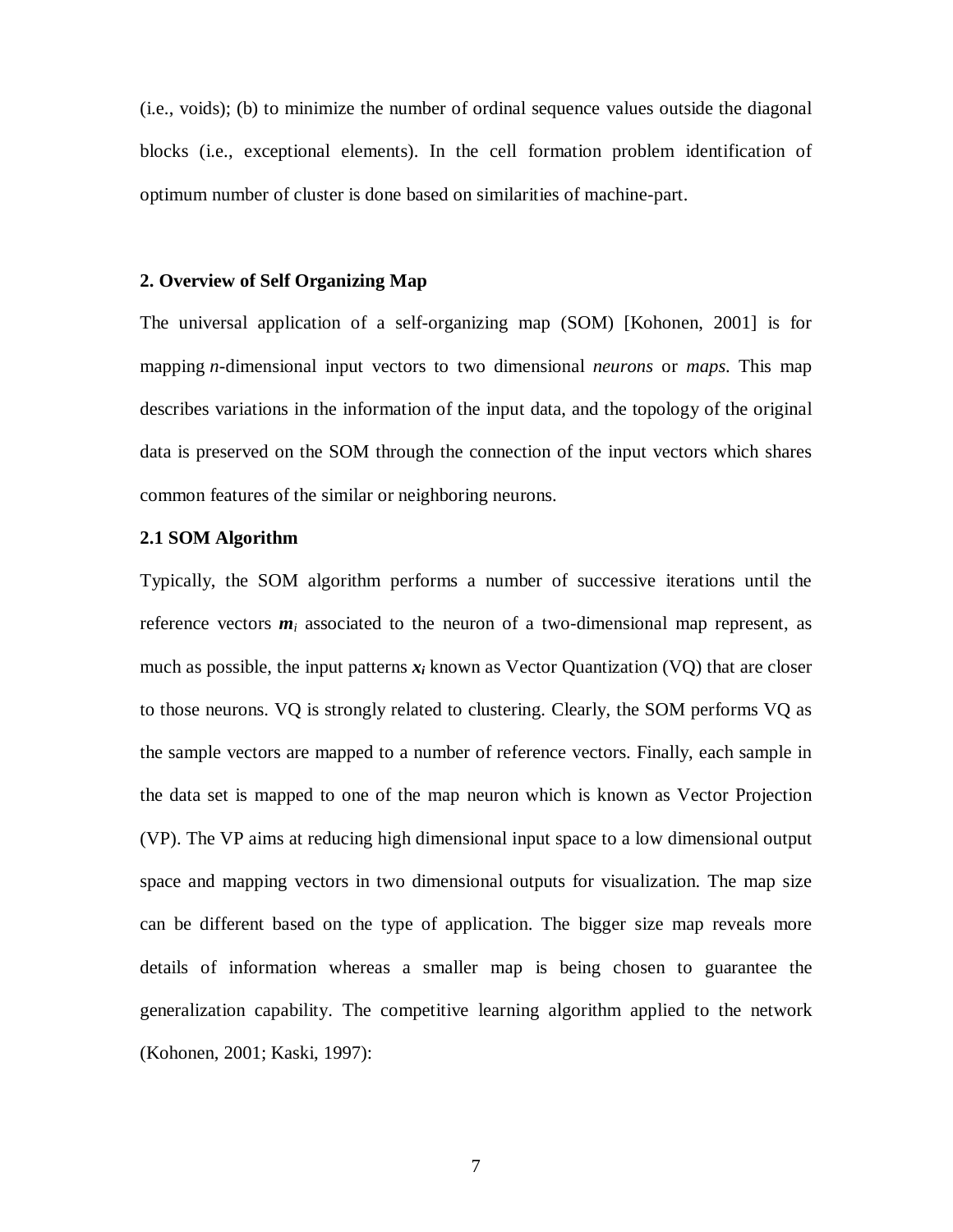An input vector is shown to the network; the Euclidean distances between the considered input vector  $x_i$  and all of the reference vectors  $m_i$  are calculated.

$$
x_{i} = [x_{1}, x_{2},..., x_{n}]^{T} \in \mathbb{R}^{n}, i = 1, 2, ..., N
$$
...(2)  

$$
m_{i} = [m_{1}, m_{2},..., m_{n}]^{T} \in \mathbb{R}^{n}, i = 1, 2, ..., N
$$
...(3)

In the training process, the best matching unit  $(BMU)$  m<sub>c</sub>, the unit whose reference vector has the smallest *n*-dimensional Euclidean distance to the input vector, is chosen according to:

$$
\|\mathbf{x} - \mathbf{m}_{c}\| = \min_{\mathbf{i}} (\|\mathbf{x} - \mathbf{m}_{i}\|) \qquad ...(4)
$$

Simultaneously, the nearest neighbors of the BMU are activated according to a neighborhood function (e.g., Gaussian distribution). Finally the reference vectors of all activated units are updated. The factor hci(t) controls the rate of change of the reference vectors and is called the learning rate.

$$
m_i(t+1) = m_i(t) + h_{ci}(t)[x(t) - m_i(t)] \tag{5}
$$

Where t denotes the index of the iteration step,  $x(t)$  is the vector-valued input sample of x in the iteration t. Here, the hci(t) is called the neighborhood function around the winning node c. During training, hci(t) is a decreasing function of the distance between the i-th and c-th model of the map node. For convergence it is necessary that  $h_{ci}(t) \to 0$  when  $t \to \infty$ . Therefore, the SOM learning is gradually changing from an early rough learning stage with a large influence neighborhood and fast-shifting prototype vectors to a fine-tuning stage with little neighborhood radius and prototype vectors that adapt gradually to the samples.

# **2.2 SOM Cluster Visualisation**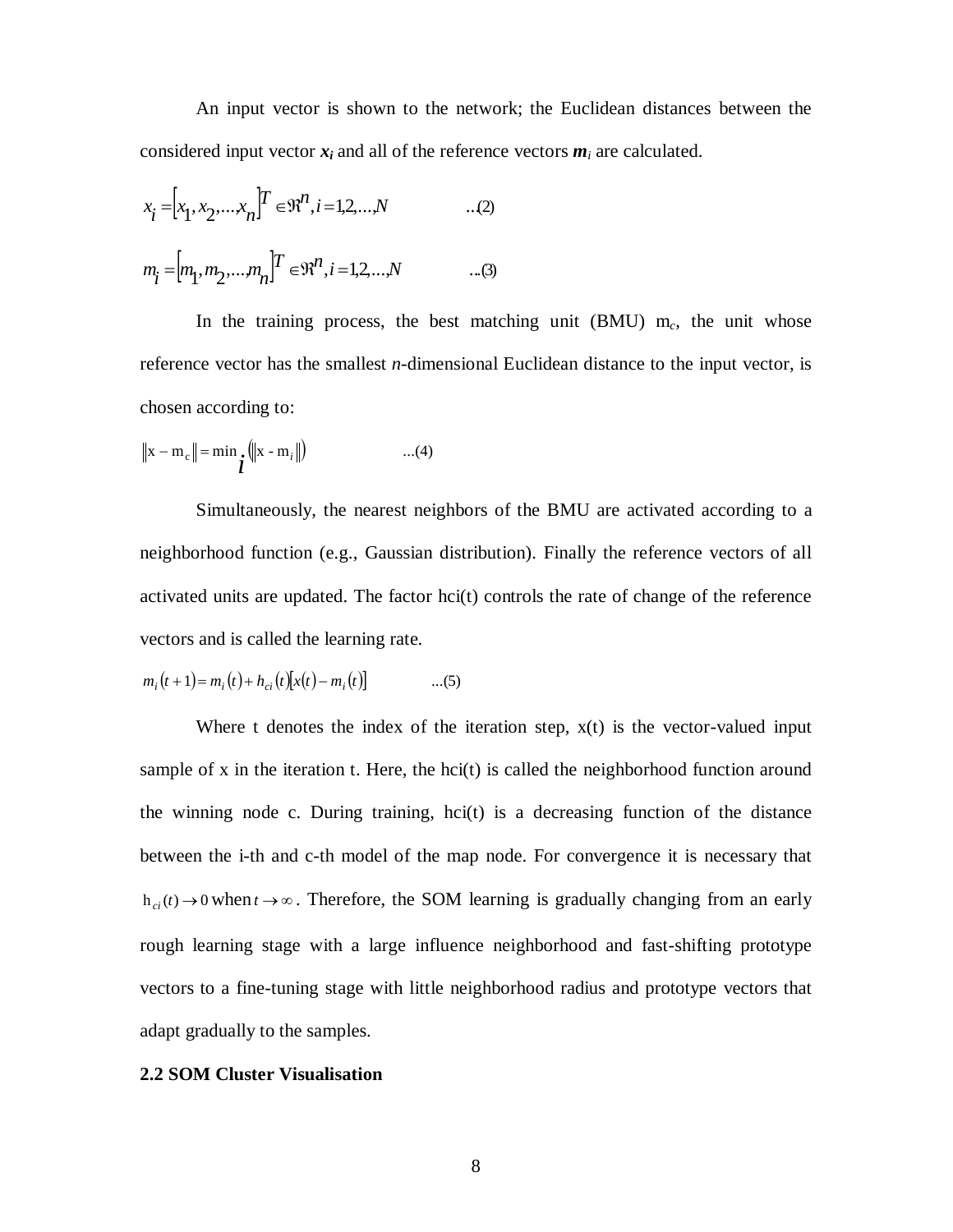The SOM is an extremely versatile tool for visualizing high dimensional data in low dimension. Dimension reduction of SOM is followed simultaneous vector projection in lower dimension space (Vesanto, 1999). For visualization of SOM map both component planes and the U-Matrix are used which take only the prototype vectors and not the data vector. Followings are the SOM visualization tools:

#### 2.2.1 U-matrix

Similar to all other clustering algorithm the SOM is not an exception of the common problem of deciding boundaries of the clusters (Hautaniemi et al., 2003). In their simple experiment, Ultsch and Siemon(1989), reported that clusters cannot be detected in a reliable approach using the two-dimensional display only. To provide an easy and straightforward detection of the clusters they proposed a unified-distance matrix (Umatrix). The U-matrix calculates distances between neighboring map units, and these distances can be visualized to represent clusters using a grey scale display on the map (Kohonen, 2001).The structure in the data can be seen by the U-matrix which indeed, is the most used tool to visualize patterns by SOM (Skupin & Agarwal, 2008, p. 13).

U-matrix representation of a sample data is shown in Figure 1. The U-Matrix technique (Chattopadhyay et al., 2011) is a single plot that shows cluster borders according to dissimilarities between neighboring units. The distance ranges of U-Matrix visualized on the map lattice are represented by different colors (or grey shades). Dark shades correspond to large distance, i.e. large gaps exist between the code vector values in the input space; light shades correspond to small distance, i.e. map units are strongly clustered together. U-matrices are useful tools for visualizing clusters in input data without having any priori information about the clusters (Tas, 2008).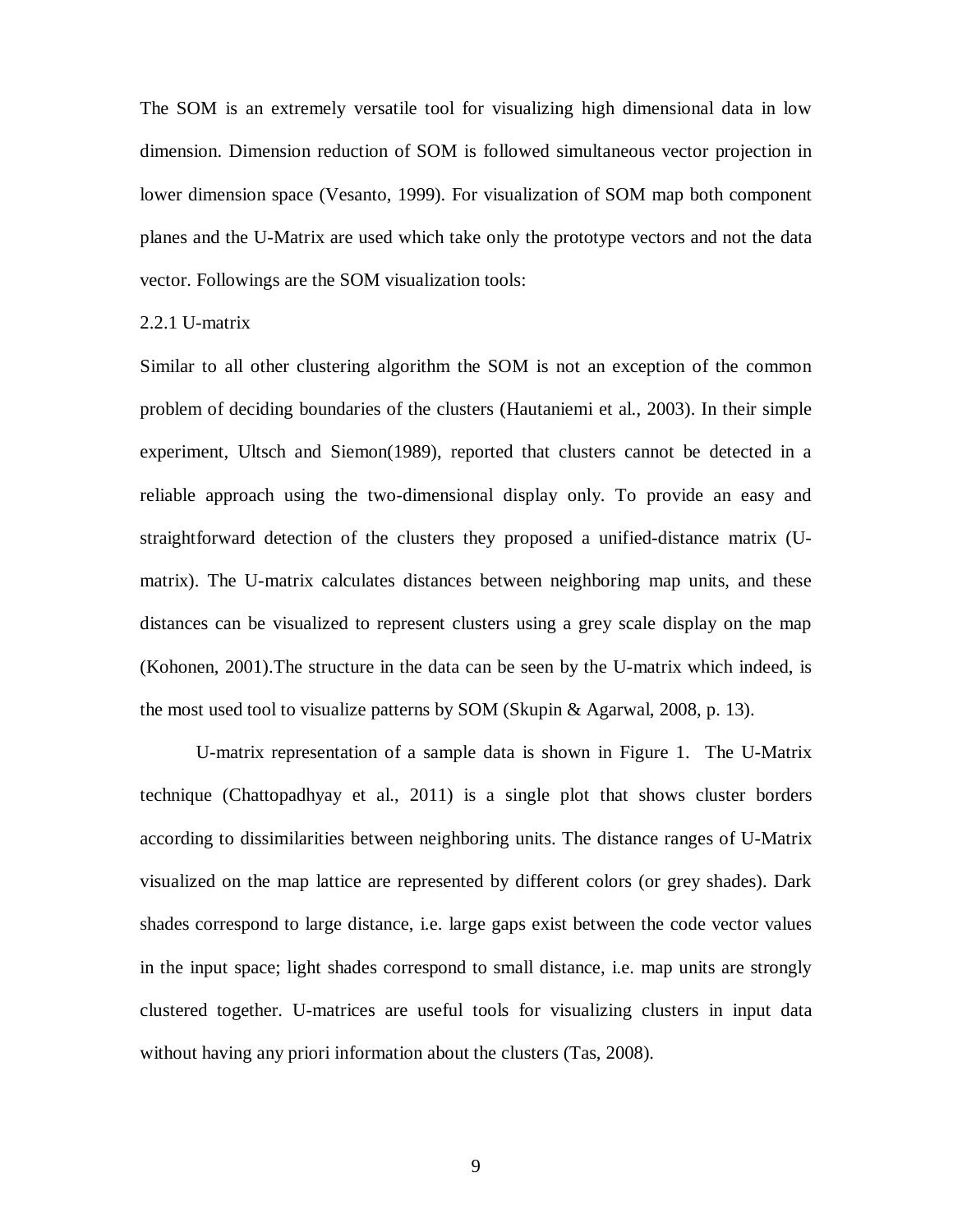#### 2.2.2 Component planes

Another important tool to visualization is component plane which represent the distribution of each variable on the map grid through the variation of color. Thus it helps to analyze the contribution of each variable to cluster structures of the trained SOM and each input variable (component) calculated during the training process was visualized in each neuron on the trained SOM map in grey scale. The combined use of u-matrix and component planes (Figure 1) are valuable to the researchers as they provide important information about visualizing cluster structure and correlation among variables (Chattopadhyay et al, 2011).

#### 2.3 Map Quality Measure

In the literature of SOM there are a number of measures viz., Quantization Error (QE), Topographic Error (TE), SOM Average Distortion Measure (ADM) with two evaluation criteria: measuring the quality of the continuity of mapping and topology preservation or mapping resolution. These measures have been proposed for computing and comparing the quality of a SOM's projection (Kohonen, 2001; Pölzlbauer, 2004). The purpose of all of them is to measure how better the topology is preserved in the projection onto the SOM's lower dimension map grid. Lower QE and TE values specify superior mapping quality.

# 2.3.1 Quantization Error

The quality of learning and fitting of the map can be well understood by the QE. In the present work, first a quantization error computed (Kohonen, 2001) as shown in the equation 6 which is calculated as the average distance between the  $m$  input patterns  $\Box$ and the reference vector  $\Box \Box$  associated to their Best Matching Units.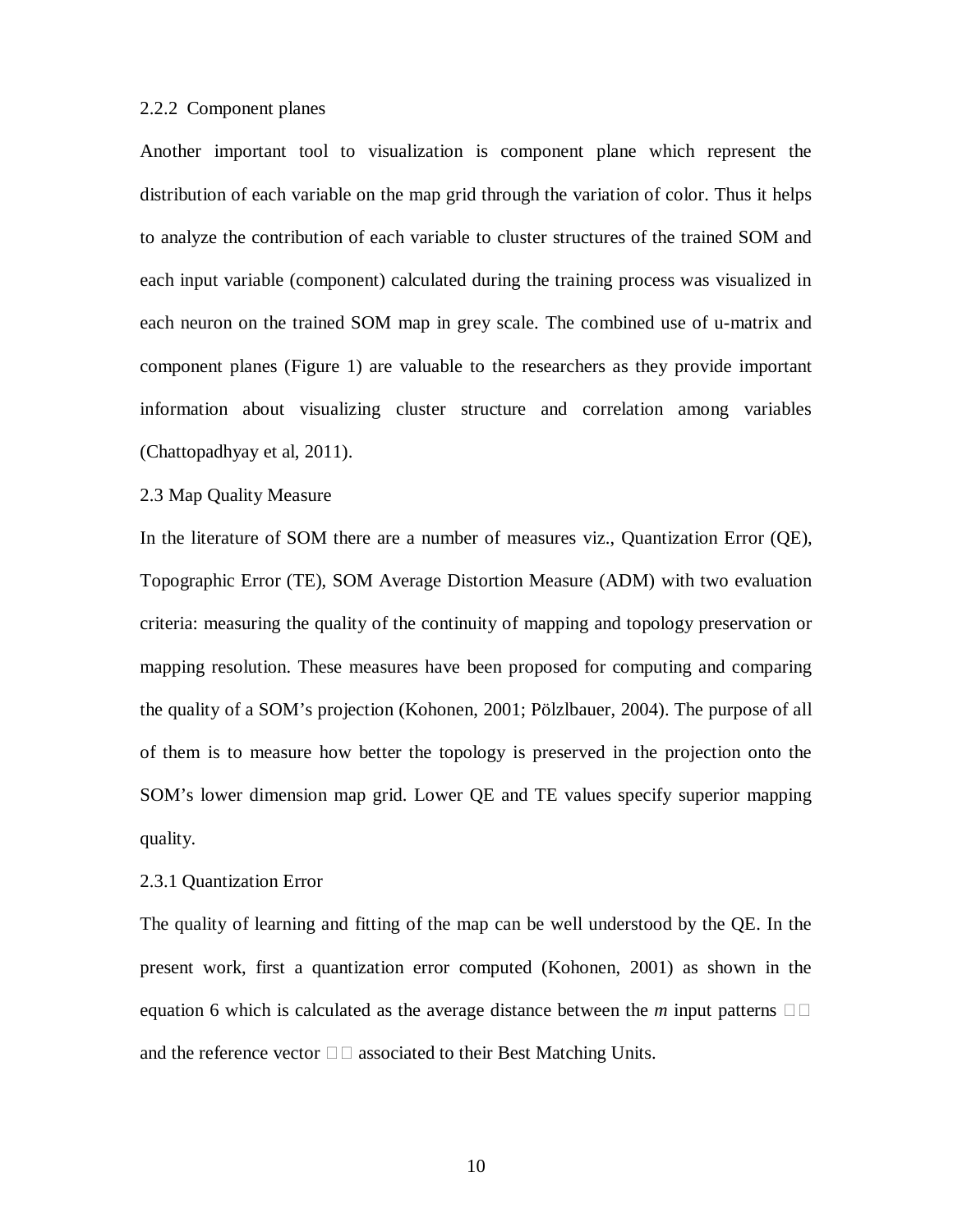$$
QE = \frac{\sum_{i=1}^{m} d(x_i, m_c)}{m}
$$
 (6)

Where,

 $\square$  is the reference vector associated to the BMU of  $x_i : c = \arg \min_j \{d(x_i, m_j)\}$  (7)

 $d(\Box \Box, \Box \Box)$  is the Euclidean Distance

m is the number of input patterns

This QE indicates the quality of learning of a SOM and gives an idea how the map fits to data. But a low QE may be associated with an over fitted model (Alhoniemi*, et al.*, 2002).

By increasing the number of the map neurons for any specified data set the QE can be reduced as the data samples are scattered more finely on the map.

2.3.2 Topographic error

Topographic error represents the proportion of all data vectors for which first and second BMUs are not closest to measure the topology preservation (Kivilnoto, 1996).The TE, represents the accuracy of the mapping in the preserving topology (Kohonen, 2001). The topographic error *TE* can be computed in the map as follows (Kiviluoto, 1996):

$$
TE = \frac{1}{N} \sum_{k=1}^{N} u(x_k)
$$
 (8)

where N is the number of input samples, and  $u(x_k)$  is 1 if the first and second BMUs of  $x_k$ are not next to each other, otherwise  $u(x_k)$  is 0.

#### 2.3.3 Average Distortion measure (ADM)

If the data set is discrete and the radius of the neighbourhood kernel is constant then there exists a measure of SOM distortion *E<sup>d</sup>* (in equation 9) which is a local energy function or cost function of the SOM ( Lampinen and Oja, 1992). This function can be used to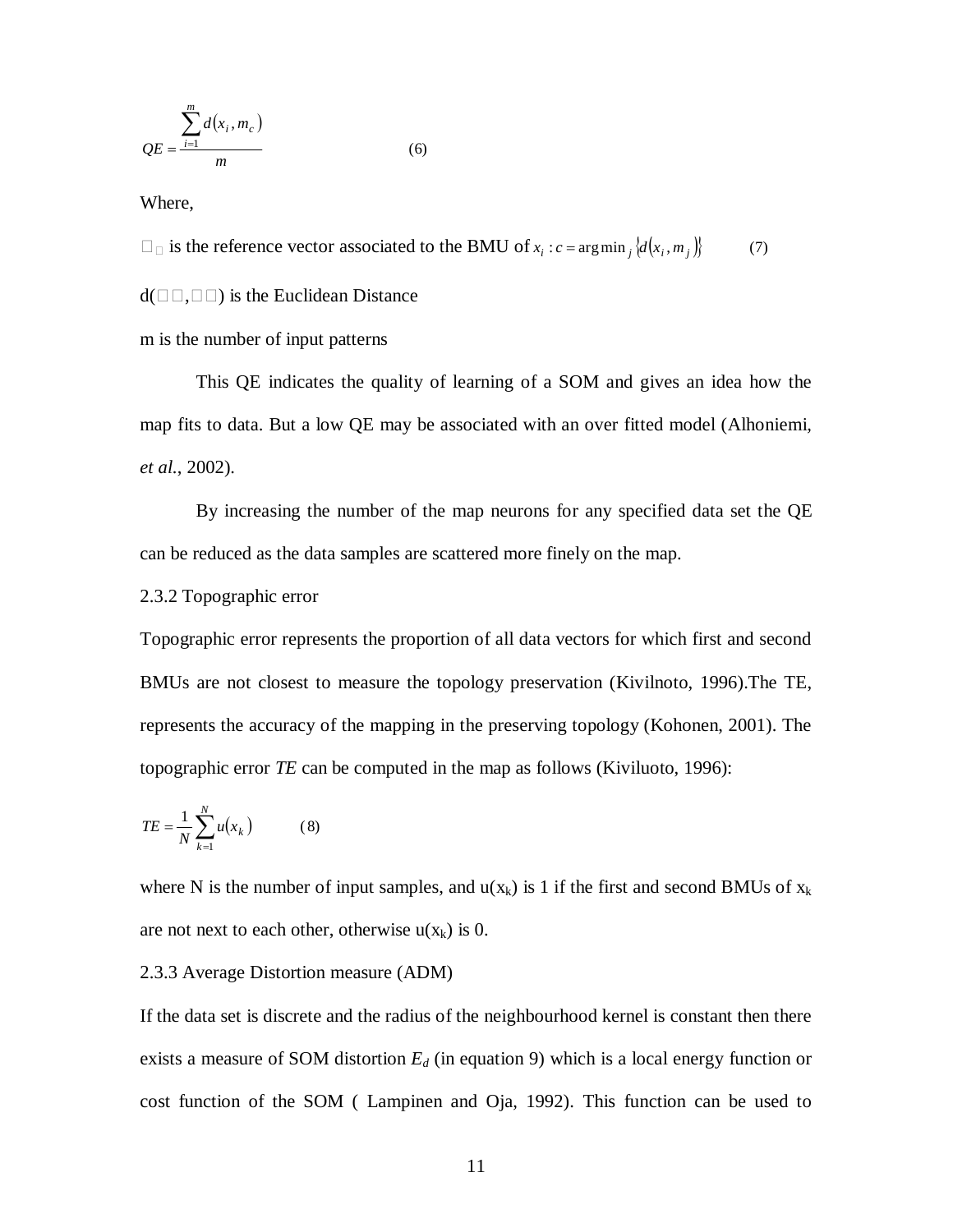calculate an error value for the whole map. One of the major advantages is that the error can be decomposed into three parts (Vesanto et al, 2003):

- $\bullet$  local data variance  $-i$ t gives the quantization quality
- neighbourhood variance-assesses the trustworthiness of the map topology and
- neighbourhood bias links the other two and can be seen as the stress between them.

All of these measures can be used to compare SOMs and (to varying success) to select the SOM that best fits the data. However, none of these measures compares two SOMs with each other or directly shows their differences.

$$
E_d = \sum_{i=1}^{n} \sum_{j=1}^{m} h_{b_{ij}} \|x_i - m_j\|^{2}
$$
 (9)

2.4. Map size

Specification of map size (number of output neurons) in the SOM training process is very much important to detect the deviation of the data. If the map size is too small, outcome is more general patterns (Vesanto et al., 2000) and it may not reveal some significant differences that should be detected. On the other hand, larger map sizes outcome into more detailed patterns where the differences are too small (Wilppu, 1997). Thus, controls run is repeated by changing the map size only during the training of the network, and select the optimum map size where the QE and TE resulted with minimum values.

All experiments, in the present study were performed using the SOM Toolbox (Vesanto et al., 2000) under a Matlab (version 7.6) software (Mathworks Inc., Natick, MA, USA, 2008) platform. The parameters of the SOM and the size of the map were determined by experimental testing.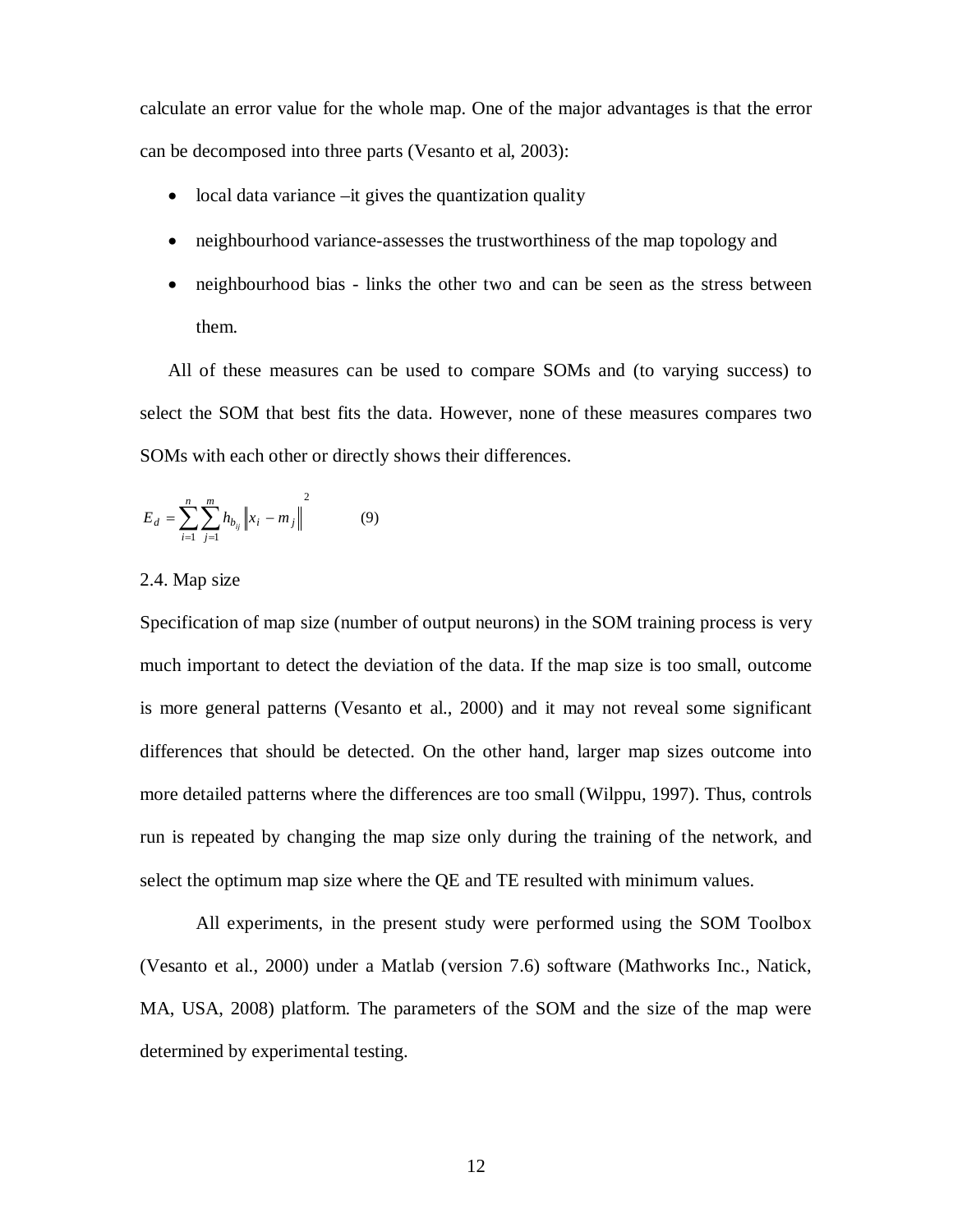# **3. Performance Measure**

In order to evaluate the performance of goodness of the block diagonal form of output matrix in cell formation problem based on the operation sequence (i.e., ordinal data) using the proposed SOM algorithm, popular measures like group efficiency and group efficacy (Kumar and Chandrasekharan, 1990) cannot be adopted as they are only suitable with binary data but not with the ordinal data. Therefore, a measure known as Group Technology Efficiency (GTE) developed by Harhalakis et al., (1990) can be used to evaluate the performance of cell formation based on sequence of operation. Where the GTE is defined as the ratio of the difference between the maximum number of inter-cell travels possible and the numbers of inter-cell travels actually required by the system to the maximum number of inter cell travels possible as given in the equation 10. The maximum numbers of inter-cell travels possible in the system is

$$
I_p = \sum_{j=1}^{N} (n_o - 1) \tag{10}
$$

The number of inter-cell travels required by the system is

$$
I_r = \sum_{j=1}^{N} \sum_{w=1}^{n_o - 1} t_{njw}
$$
\n(11)

GTE is calculated as

$$
GTE = \frac{I_p - I_r}{I_p} \tag{12}
$$

Where,  $I_p$  =maximum number of intercell travel possible in the system

 $I_r$  =number of intercell travel actually required by the system

n= number of operations  $(w=1,2,3,...,n)$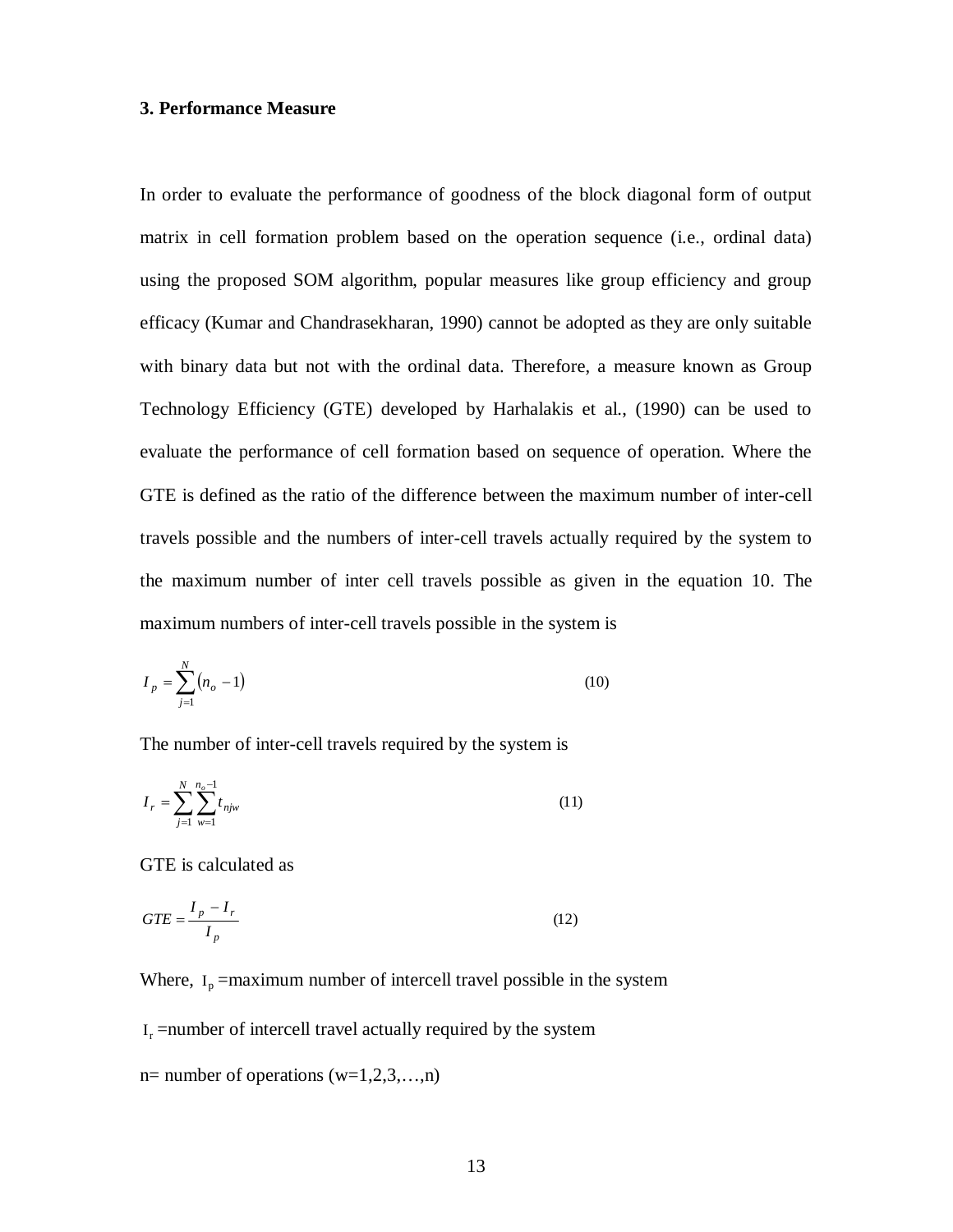$\overline{\mathfrak{l}}$  $\left\{ \right.$  $\int$  $=$  $= 0$  if the operations w, w + *otherwise*  $\begin{cases} f_{n,w} \neq 0 \text{ if the operations } w, w+1 \text{ are performed in the same cell} \\ g_{n,w} \neq 1 \text{ otherwise} \end{cases}$ 

The GTE is powerful performance measure as it considered the sequence in which the operations are performed rather than the class in which they are performed and also provides a penalty of 1 for each inter-class travel. The more the value of GTE the better the goodness of cell formation based on operation sequence.

# **4. Numerical example**

A number of instance problems, all solved with the proposed visual clustering of SOM, are presented in this section. Example 1 is explained in detail for its input data and computational results. While, other example problems are comparable to example#1, only summarized outcomes are presented to demonstrate the machine-part clustering issues addressed with the proposed model.

A 6x8 dimension machine-part incidence matrix based on operation sequence (ordinal data) has been artificially generated (example#1). The example#1 becomes input (Table 1) for unsupervised training using SOM algorithm. The visual clustering output of SOM for example#1 has been illustrated using the umatrix, component plane. At the end of the learning procedure, areas of neurons with small distances between their weight vectors have been developed on the map. The network arranges itself around the present clusters while recognizing the distribution and the topology of the data in the input space iteratively (Kohonen, 1984; Haykin, 1999; Ghaseminezhad and Karami, 2011). In order to find the best network topology, we applied quantitative criteria by slightly increasing the number of neurons. Several SOM networks with various numbers of nodes and topologies were tested to find the most fitting SOM for the given problem. In solving this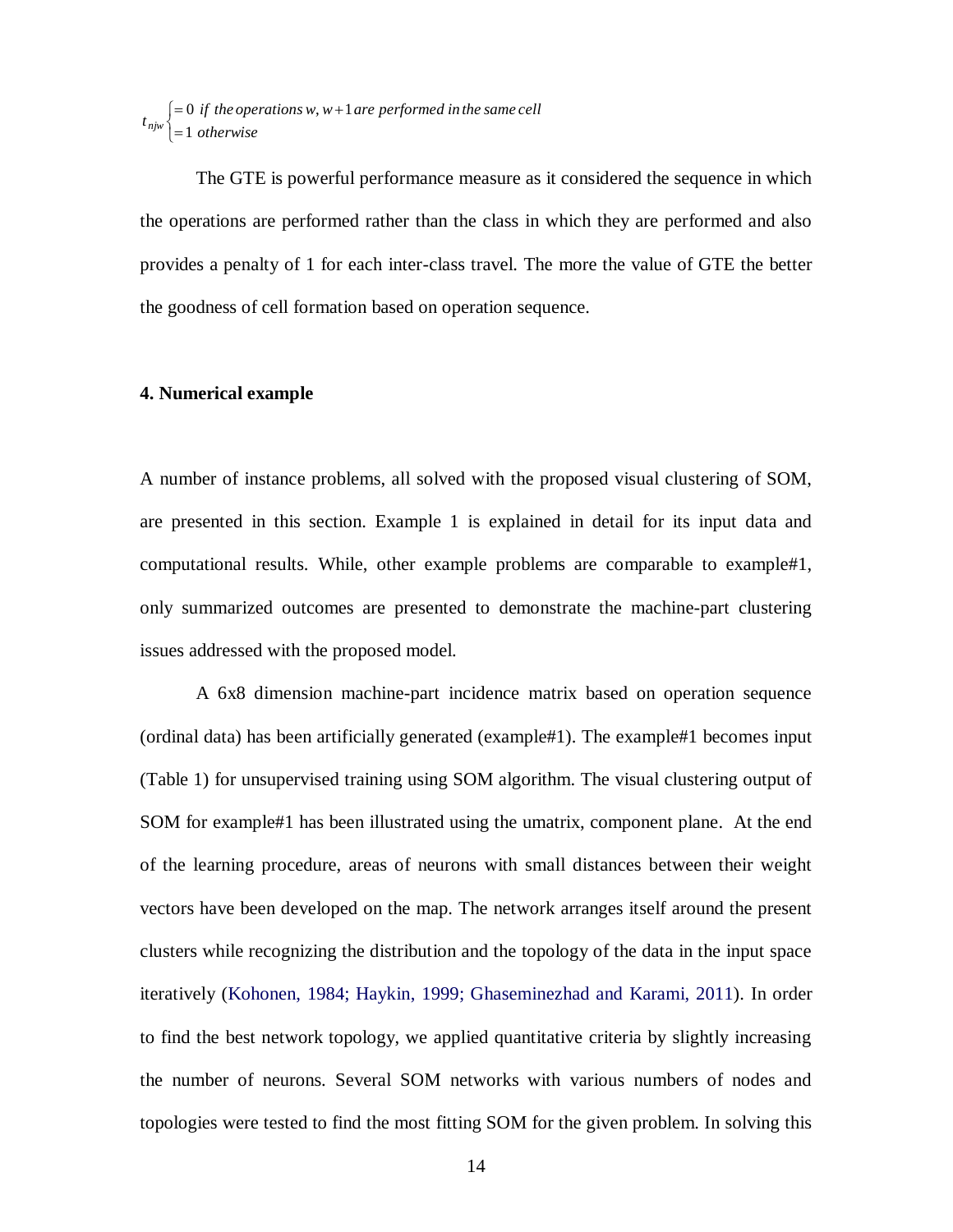example, we consider 6 different types of machines, 8 part types, and three operations performed on these 8 part. The input data of this example are given in Tables 1.

# 3.2 Finding the best model

Three maps were trained on the data using three different SOM map size (7X7, 10X10, 12X12). Then the three maps were compared with all three visualisations to find out the projection of data vectors, and the similarity and dissimilarity of the map units. Around three models were assessed for quality of vector quantization and map projection based on minimum of qe, te and adm with an acceptable error. The optimum map size of 7X7 is determined after selecting the minimum values of  $qe(0)$ ,  $te(0)$  and adm as 0, 0 and 0.393 respectively. The completion time required for the training of the SOM model for this example#1 for the optimum map size of 7X7 comes out to be 2 seconds. The optimum map size based on the criteria of the minimum values of qe, te and adm are presented and summarized in table 4 after assessing 46 SOM models for all the 15 problems.

The unified distance matrix (U-matrix) was used to visualize the SOM accumulations on the resulting two-dimensional feature map (Figure 1). Here, a large distance between the neurons is indicated by a darker shade of the connection between the neurons, which can be interpreted as a class border. The lighter areas indicate a small distance between the neurons (i.e. their weight vectors), indicating closer proximity to the weight vectors in the input space that is spanned by CFP vectors based on sequence data. Hence, light shaded areas can be interpreted as clusters. Figure 1 shows the visualized Umatrix of the map network.

From the U-matrix it is easy to see that the top six rows of the SOM form a very clear cluster (red marked cluster-I). By looking at the labels, it is immediately seen that this corresponds to the parts p2 and p7. After a closer look on the problem data it was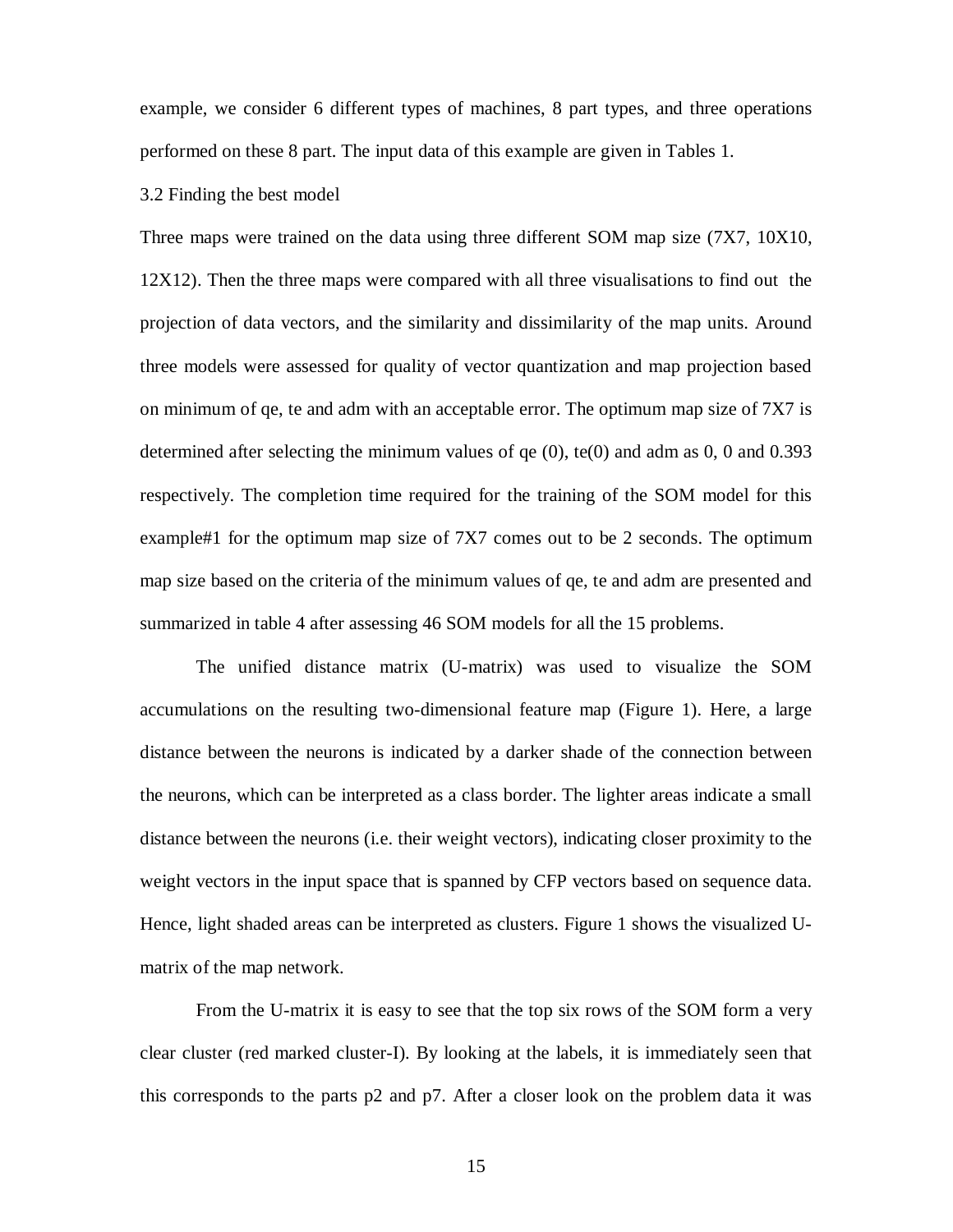found p4 and p8 are absolutely similar to p2 and p7 respectively for which only p2 and p7 have extracted on map. The two other parts p1 and p6 extracted on the other cluster region (red marked as- II) form the other cluster. After studying the problem data then we found p3 and p5 are absolutely correlated with p1 for which only the p1 and p6 are extracted on this cluster region of the u-matrix of SOM map. The u-matrix thus represents two different parts of the cluster. From the component planes it can be seen that the machine m1, m3 and m5 are very much related to each other and projecting on the region of cluster-I of u-matrix of SOM map. On the other hand the machines m2, m4, m6 have extracted on their respective component plane of SOM map in a visually similar way. Moreover, they correspond to the cluster region-II of the u-matrix based on their visual projection as extracted in the respective individual component plane. Component planes of SOM map are very much helpful in visual clustering as it provides detail information on the data structure of the machine variable. Thus cluster-I corresponds to the machine group by the machines m1, m3, m5 and the part family by the parts p2, p4, p7, p8 as machine-part cell-1. While the machine-part cell-2 is formed from the cluster-II which represents the machine group by the machines m2, m4, m6 and part family by the parts p2, p4, p7, p8.

The GTE based on equation 12 is found to be 81.25% . The GTE has been calculated from the block diagonal form of Table 2.

# **5. Computational Results**

To evaluate the performance of the proposed algorithm, we tested the fourteen benchmark problems available in the literature. The SOM algorithms were executed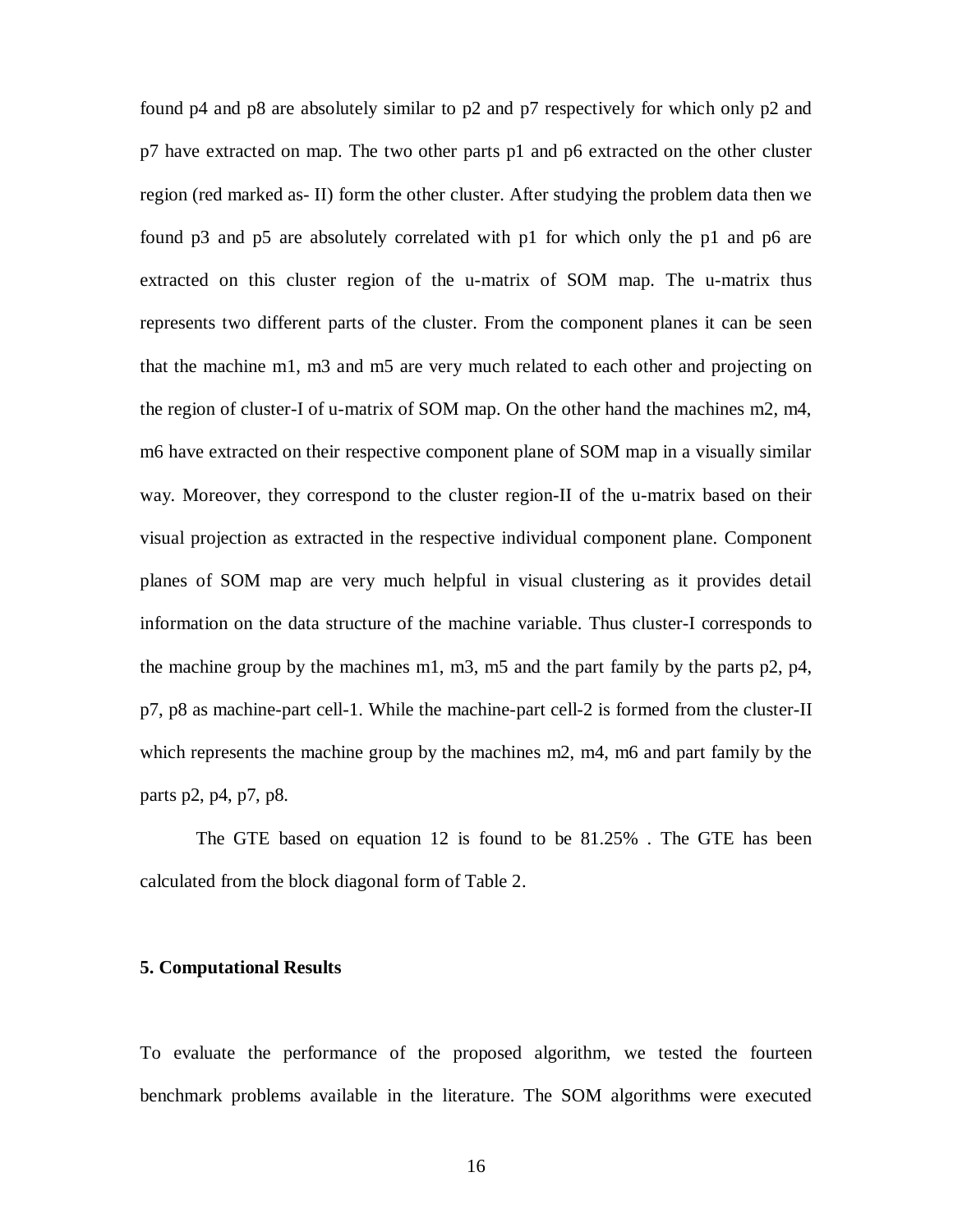using MATLAB 7 to run on a Windows XP with Intel® dual-core technology and 3.0 GHz processor. The sources and input parameters for these problems are shown in Table 3. To cover different sizes, problems with small size (e.g. 5X4), medium size (e.g.20X20) and large size (e.g. 55X20) have been selected. For simplicity, minimum utilization is the same for all cells in each problem as shown in Table 4. A summary of all SOM parameters used for solving the benchmark problems are given in Table 4.

After trial and error experiment for each CFP problem the best optimum map size has been decided based on the criteria of minimum values of qe, te, and adm respectively. Thus in the Table 7, the gray scaled marked rows are the optimal SOM map size where the clustering and topology preservation are the best one. As shown in Table 7, the QE declines as the SOM map size becomes larger. Consequently, the QE cannot be used to contrast maps of different sizes. In three problems (problem#3, 9, 14) in Table 7 , the TE values are more than zero but at the same time in problem#3 and 14 these values converged with minimum values of 0.05, 0 .02 and in problem#9 the criteria of choosing the map size is zero value of qe when te is 0.53. Based on these error values the map size was selected as 49 (7X/7) units for the example#1 dataset. Similarly the SOM map sizes of other data sets have been selected as given in Table 7. Although according to authors of the present paper te is not an impressive criteria of choosing the SOM map size. As shown in Table 7, the value of SOM distortion measure (adm) increases for larger maps. The adm is not an appropriate measure to decide the correct size of the map, but for comparing maps of the same size. The Figure 4 shows that both errors (qe and te) are highest for the problem# 15 with 55x20 dimension for SOM map size 34X34. The Figure 5 shows that, irrespective of the te which is more than zero there is still increase in GTE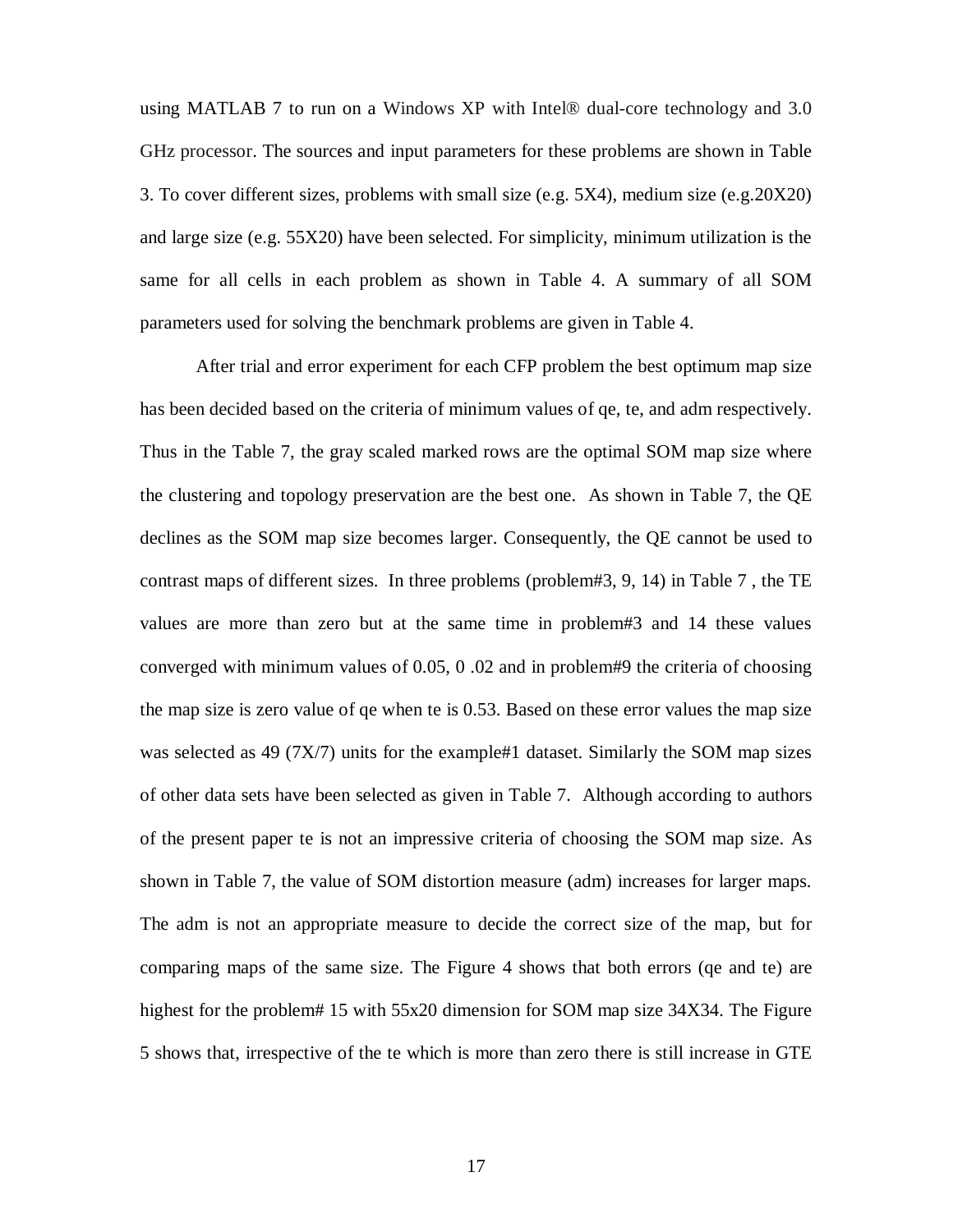even for the large size SOM map when the qe is either zero or slightly more than zero (in 11 problems qe or te is zero and in 9 problems both errors are zero).

Table 7 shows the clustering quality of the proposed solution using quantization error (QE), topographic error(TE). The Figure 3 shows the comparison of percentage increase in GTE using proposed solution with the computation time taken to execute the proposed solution for all the different sizes of the 14 problem data sets. Even after higher increase in computation time there is still an increase in performance (GTE) for the big size problem data sets. The SOM clustering measures of performance using TE and QE have been shown in figure 4. Interestingly, both the error measures are diminished with the increase in size of the map or number of SOM nodes alongwith marginal increase of both the measures in small size problems.

The group technology efficiency results of the proposed SOM model in Table 3 are compared with the ART1 method (Sudhakar and Pandian, 2009), which according to its authors generates the best results in the literature for the CFP.

As evident in Table 3, in all the benchmark problems, the group technology efficiency of the solution obtained by the proposed method is either better than that of ART1 method or it is equal to the best one. The Figure 2 shows the significant increase in GTE with respect to GTE even in increase with the size dimension of the problem of both compared approach for each of the benchmarked problem. The SOM algorithm found better solutions in 10 instances (71.42%) than ART1 in instances problem#5 to 14 whereas in all other 4 cases (28.58%) it is as good as the literature one. In other words, the proposed method outperforms the ART1 method and the best solution is therefore being reported in this paper. In four problems (28.57%), namely problem#1to 14, the solution obtained by the proposed method is as good as the best solution available in the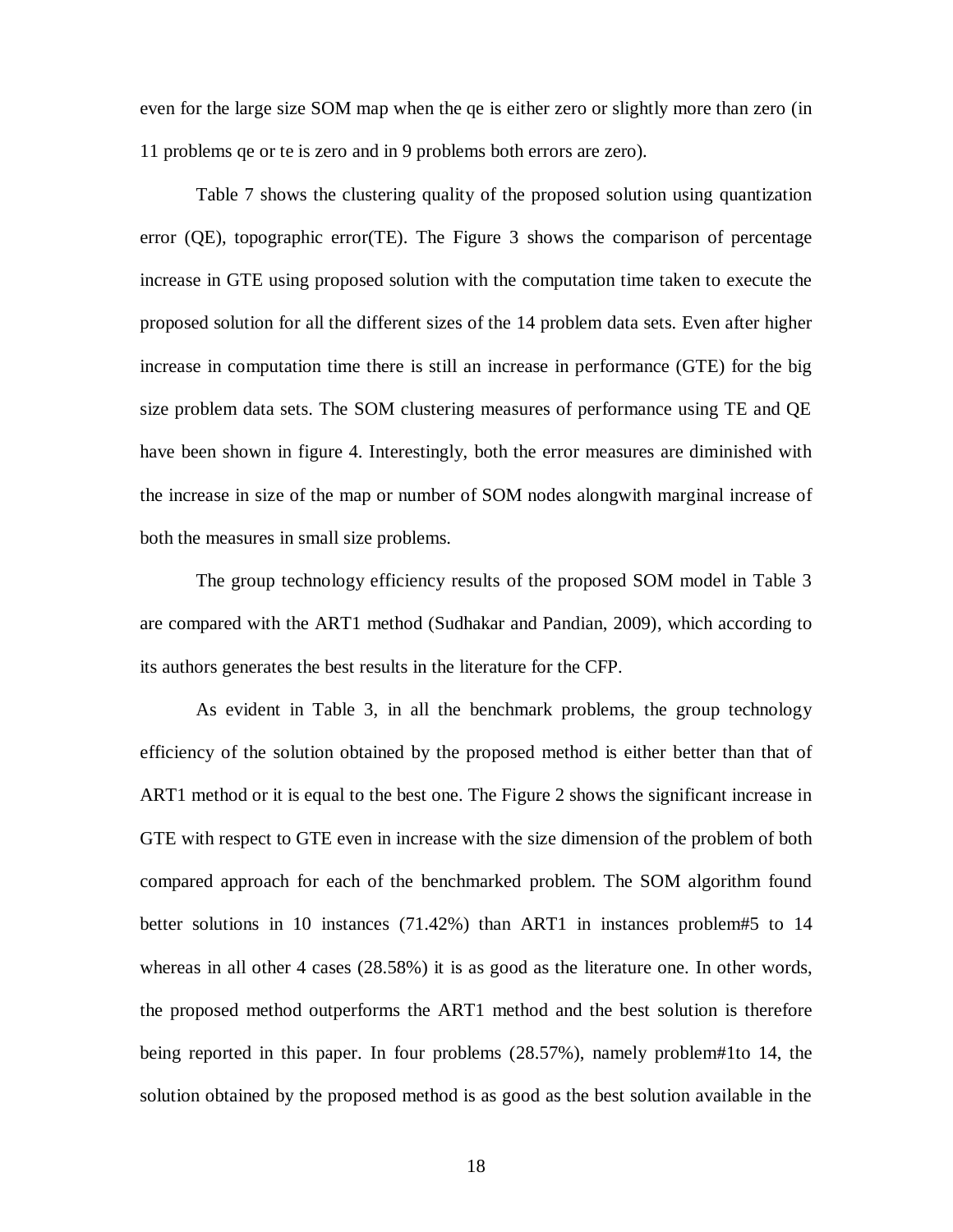literature. In four problems, namely 5, 7, 11, and 13, we have obtained an increase in group technology efficiency more than equal to 10%.

In order to further elaborate the effectiveness of the new approach, a statistical analysis has also been carried out. The details are given in Table 5 and Figure 7a and b. A Paired t-test and confidence interval (CI) of 95% for the mean difference on best result of GTE as obtained from literature (Pandian and Mahapatra, 2009) as well as on the proposed SOM approach are performed. The confidence interval for the mean difference between the two techniques does not include 'zero', indicating a difference between them. The small p-value ( $p = 0.035$ ) further suggests that the data is inconsistent with H0:  $d = 0$ , that is the two techniques do not perform equally. Specifically, proposed SOM approach (mean  $= 84.83$ ) performed better than the literature approach (mean  $= 79.03$ ) in terms of finding out GTE with the extent of the fourteen problems from the literature (Tables 3).

Both GTE from literature and proposed approach results are normally distributed (Anderson-Darling normality test at significance level  $\alpha=0.05$ ; P=0.927 for GTE from literature and 0.292 for GTE from proposed SOM approach).

The graphical output in figure 7a and 7b are plots of normal probabilities versus the data. The data depart from the fitted line most evidently in the extremes, or distribution tails. Since in any t-test the assumption of normality is of only moderate importance, therefore, even though the data looks like departing from the fitted line in the lower extreme, still the Anderson Darling (AD) tests' p-value indicates that it is safe applying the Paired t-test. The results obtained in Table 6 under test of equal variances (Levene's test) also support the above statement before a comparison of means.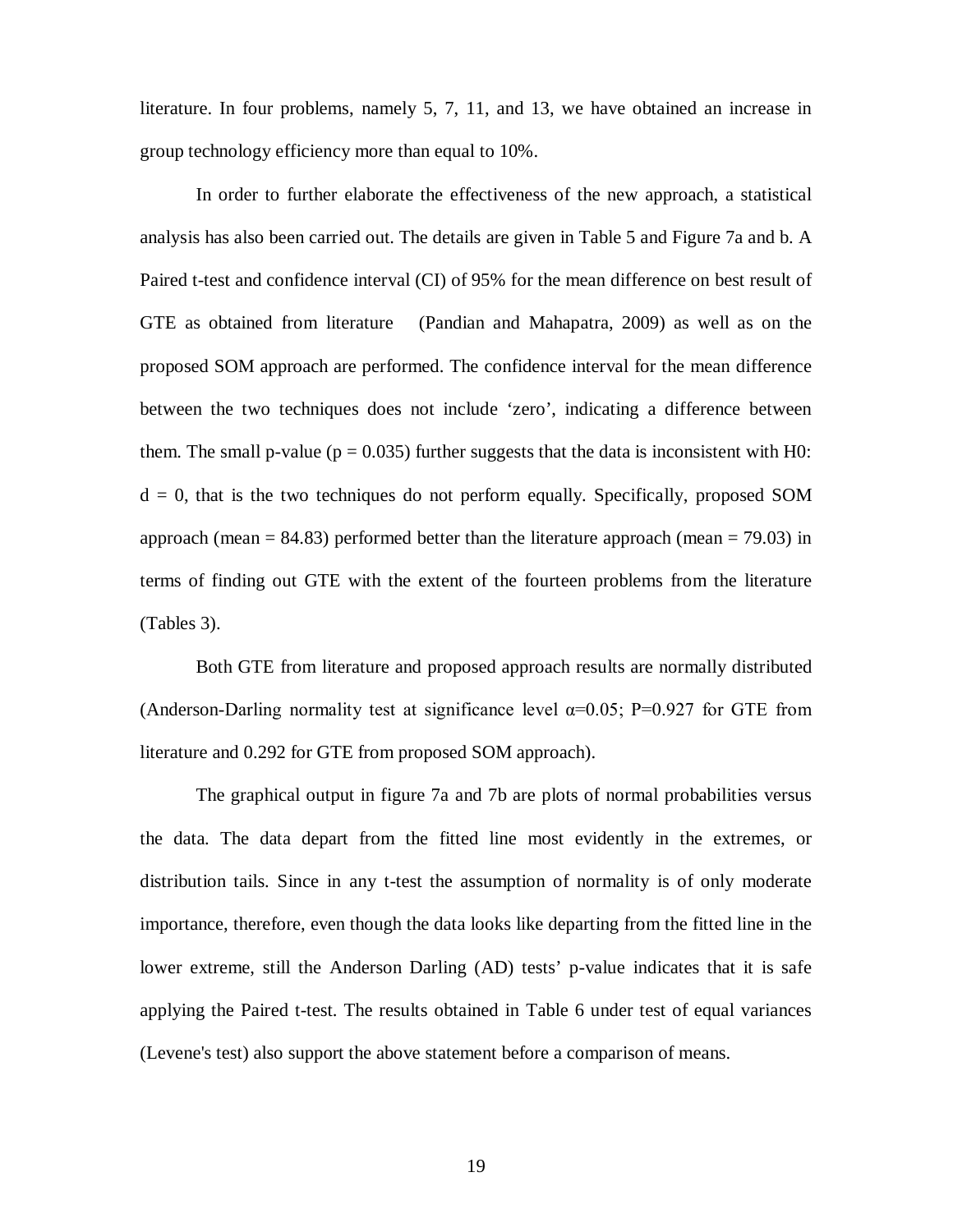# **6. Concluding Remarks**

The present research introduced an unsupervised self organizing map algorithm for visual clustering to solve the machine-part cell formation problem based on sequence data (ordinal). The self organizing map algorithm combines a clustering through dimension reduction and an efficient visualization of clustering to achieve better group technology efficiency. Using the same representation of a solution, we also have proposed self organizing map quality measures of quantization error, topography error and average distortion measure. We also have analysed computation time during the training of the proposed algorithm as another function of quality of solution.

We compared results of the ART1 algorithm available in the literature with the results of proposed self organizing map algorithms. Our experiments demonstrated the importance of the visual clustering of the self organizing map that generates good quality solutions, as well as the need for a self organizing map quality measures.

We have seen (Figure 3) that even after increase in computation time for the larger size problem (and larger SOM map size) there is still increase in performance of cell formation (Group Technology Efficiency). It also shows that moderate size problems (with average SOM map size) resulted with higher percentage increase in GTE in comparison with low computation time.

To recompense the extra computing efforts required by this proposed approach, we showed that it is adequate to optimize the number of self organizing map size. This is done after evaluating the SOM quality measures of QE, TE, and ADM as minimum for a set of initial map size to decide an optimum SOM map size as described in Table 7 which has been applied to cluster the machine-part cell formation for the 14 problems as shown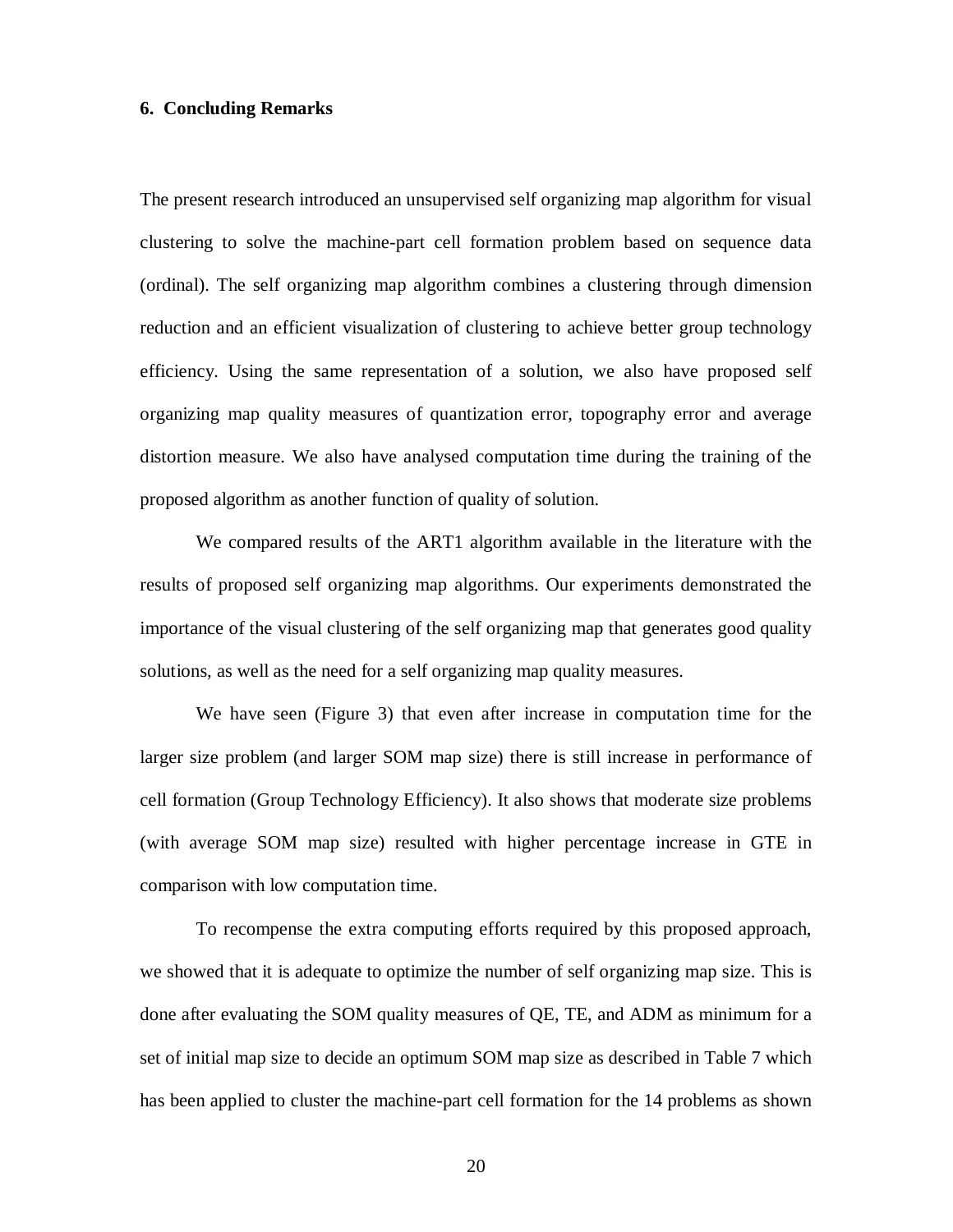in the figure 4 and 5. It has been revealed that (Table 7) the TE, QE are almost zero for the best optimum SOM map size when the ADM are smaller for all the benchmark problems.

The quality of the trained SOM has been evaluated by the quantization error and topographic error calculated for various map sizes. Based on this assessment the optimum map size has been determined for all the problem data sets under consideration. It has been discerned that the SOM was smoothly trained in topology shown in Table 7. It is further observed pictorially (see figures 4 and 5) that an optimal map exists for a given input data set. This study further observed that although there are no rules to define the optimal map size, the size of the SOM map has a strong influence on the quality of the classification. To be more specific, it may be stated from figure 6 that an increase in the map size brings more resolution into the mapping. This indicates that the increase in SOM map size is directly related to the low value of TE. However, in this case there is increase in computation time. Therefore, this study concludes that the selection of the initial map size plays an important role in this regard. Comparing the outcomes of the study reported in this paper with the existing ones by means of paired t-test it has been found that the proposed SOM approach performed better than the approach available in the literature.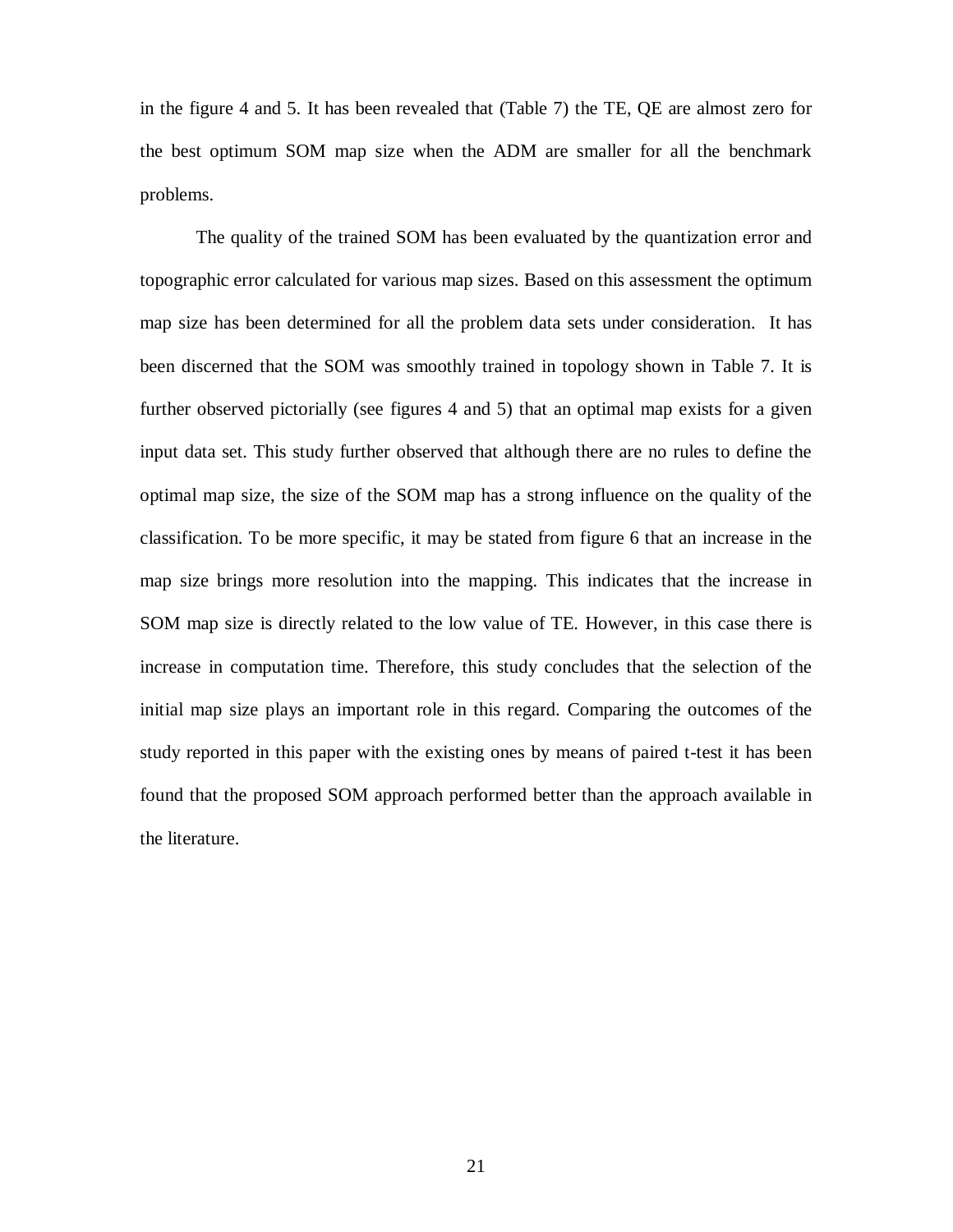#### **References**

- 1. Abonyi J., Nemth S., Vincze C., and Arva P., Process analysis and product quality estimation by self-organizing maps with an application to polyethylene production, Computers in Industry, vol. 52, no. 3, pp. 221–234, 2003.
- 2. Alhoniemi E., Hollmén J., Simula O., and Vesanto J., "Process monitoring and modeling using the self-organizing map," Integrated Computer-Aided Engineering, vol. 6, no. 1, pp. 3–14, 1999.
- 3. Alhoniemi, E., Himberg, J., Parhankangas, J., & Vesanto, J. (2002). SOM Toolbox Online documentation, from http://www.cis.hut.fi/projects/somtoolbox/
- 4. Ampazis, N., Minis, I., Design of cellular manufacturing systems using Latent Semantic Indexing and Self Organizing Maps,Computational Management Science, Volume 1, Numbers 3-4 , Pages 275-292, 2004
- 5. Bu, W., Liu, Z., Tan, J.. Industrial robot layout based on operation sequence optimization, International Journal of Production Research, 47(15), 4125 – 4145, 2009
- 6. Burbidge J L, Production flow analysis, The Production Engineer, 42(12):742, 1963
- 7. Burbidge, J. L. Group Technology in Engineering Industry. London: Mechanical Engineering Publications, 1979
- 8. Chan, F. T. S., Lau, K. W., Chan, L. Y., Lo, V. H. Y.,. Cell formation problem with consideration of both intracellular and intercellular movements, International Journal of Production Research,  $46(10)$ ,  $2589 - 2620$ ,  $2008$
- 9. Chang P.C., Liao T.W., Combining SOM and fuzzy rule base for flow time prediction in semiconductor manufacturing factory, Applied Soft Computing, Volume 6, Issue 2, Pages 198- 206, 2006
- 10. Chattopadhyay M., Chattopadhyay S., Dan P. Machine-part cell formation through visual decipherable clustering of self-organizing map, The International Journal of Advanced Manufacturing Technology, Volume 52, Numbers 9-12, pp. 1019-1030, 2011
- 11. Choobineh, F.,. A framework for the design of cellular manufacturing systems. International Journal of Production Research, 26, 1161-1172, 1988
- 12. Chu, Chao-Hsien.,. Manufacturing cell formation by competitive learning, International Journal of Production Research, Volume 31, Issue 4 , pages 829 – 843, 1993
- 13. Corona F., Mulas M., Baratti R., Romagnoli J. A. On the topological modeling and analysis of industrial process data using the SOM, Computers & Chemical Engineering, Volume 34, Issue 12, 9, Pages 2022-2032, 2010
- 14. Dixit, R. A., Mishra, P.K. Cell formation considering real-life production parameters, International Journal of Manufacturing Technology and Management, 20(1-4), 197 – 221, 2010
- 15. Fernandez E.A., Balzarini M., Improving cluster visualization in self-organizing maps: Application in gene expression data analysis, Computers in Biology and Medicine, Volume 37, Issue 12, Pages 1677-1689, 2007
- 16. Flexer, A., On the use of self-organizing maps for clustering and visualization Intelligent Data Analysis, 5(5), 373 – 384, 2001
- 17. Fuertes J. J., Domínguez M., Reguera P., Prada M. A., Díaz I., Cuadrado A.A., Visual dynamic model based on self-organizing maps for supervision and fault detection in industrial processes, Engineering Applications of Artificial Intelligence, Volume 23, Issue 1, Pages 8-17, 2010
- 18. Ghaseminezhad M.H., Karami A., A novel self-organizing map (SOM) neural network for discrete groups of data clustering, Applied Soft Computing, Volume 11, Issue 4, Pages 3771-3778, 2011
- 19. Harhalakis, G., Nagi, R., Proth, J.M.,. An efficient heuristic in manufacturing cell formation for group technology applications, International Journal of Production Research,28(1), 185–198, 1990
- 20. Hautaniemi S.; Yli-Harja O.; Astola J.; Kauraniemi P.; Kallioniemi A.; Wolf M.; Ruiz J.7 Mousses S.; Kallioniemi O-P., Analysis and Visualization of Gene Expression Microarray Data in Human Cancer Using Self-Organizing Maps, Machine Learning, 52(1-2), , pp. 45-66(22), 2003
- 21. Haykin, S. Neural Networks, a Comprehensive Foundation, 2nd edition, Prentice Hall, 1999
- 22. Hébrail G., Hugueney B., Lechevallier Y., Rossi F., Exploratory analysis of functional data via clustering and optimal segmentation, Neurocomputing, Volume 73, Issues 7-9, Pages 1125-1141, 2010
- 23. Heikkinen M., Hiltunen T., Liukkonen M., Kettunen A., Kuivalainen R., and Hiltunen Y., A modelling and optimization system for fluidized bed power plants, Expert Systems with Applications, vol. 36, no. 7, pp. 10274–10279, 2009.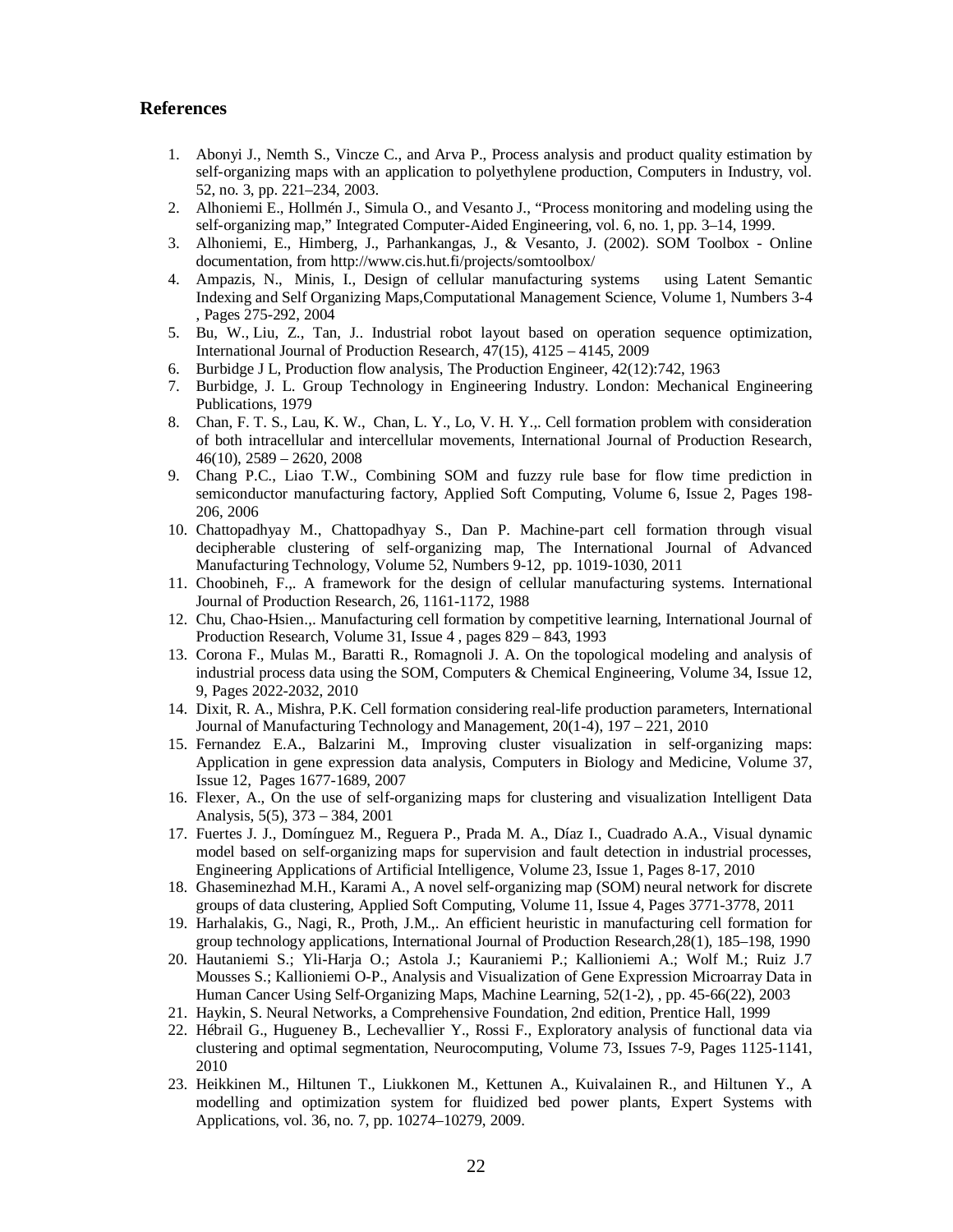- 24. Inho, J., Jongtae, R.. Generalized machine cell formation considering material flow and plant layout using modified self-organizing feature maps, Computers & Industrial Engineering, 33(3-4), 457-460, 1997
- 25. Jämsä-Jounela S.-L., Vermasvuori M., Endén P., and Haavisto S., A process monitoring system based on the Kohonen self-organizing maps, Control Engineering Practice, vol. 11, no. 1, pp. 83– 92, 2003.
- 26. Johnsson, M. and Balkenius, C., Haptic Perception with Self-Organizing ANNs and an Anthropomorphic Robot Hand, Journal of Robotics, Article ID 860790, 9 pages, doi:10.1155/2010/860790, 2010
- 27. Johnsson, M. and Balkenius, C., Sense of Touch in Robots With Self-Organizing Maps, Robotics, IEEE Transactions on, Volume: 27, Issue: 3, pages 498 – 507, 2011 doi: 10.1109/TRO.2011.2130090
- 28. Kaski S.: Data Exploration Using Self-Organizing Maps, Acta Polytechnica Scandinavia, 82, 1997.
- 29. Kaski, S., Kohonen, T., & Venna, J. Tips for SOM Processing and Colorcoding of Maps. In G. Deboeck & T. Kohonen (Eds.), *Visual explorations in finance with self-organizing maps* (pp. 195- 202). New York: Springer-Verlag, 1998
- 30. Kasslin M., Kangas J., and Simula O., "Process State Monitoring Using self-organizing maps," in Artificial Neural Networks 2, I. Aleksander and J. Taylor, Eds., vol. 1, North-Holland, Amsterdam, The Netherlands, 1992.
- 31. Khosravi M. H., Safabakhsh R., Human eye sclera detection and tracking using a modified timeadaptive self-organizing map, Pattern Recognition, Volume 41, Issue 8, Pages 2571-2593, 2008
- 32. Kiang, M.Y., Kulkarni, U.R. and Tam, K.Y., Self-organising map network as an interactive clustering tool – an application to group technology. Decision Support Systems, 15, pp.351-374, 1995
- 33. Kiang, Y. M., Extending the Kohonen self-organizing map networks for clustering analysis, Computational Statistics & Data Analysis, 38 (2001) 161–180, 2001
- 34. Kivilnoto, K.,. Topology preservation in self-organizing maps, In: Proceedings of ICNN'96, IEE International Conference on Neural Networks. IEEF, Service Center,Piscataway, pp. 294-299, 1996
- 35. Kohonen T.. Self-organization and associative memory. Springer, Heidelberg, 1984.
- 36. Kohonen, T.,. Proc IEEE 78,1464–1480, 1991
- 37. Kohonen T., Oja E., Simula O., Visa A., and Kangas J.. Engineering Applications of the Self-Organizing Map. Proceedings of the IEEE, 84(10):1358-1384, 1996.
- 38. Kohonen, T.,. Self-Organizing Maps (Springer, Berlin), 1997
- 39. Kohonen T., Proc. 8th Int. Conf.on Artificial Neural Networks (ICANN'98), L. Niklasson, M. Boden, and T. Ziemke (eds.), Springer, London, 1998, p. 65.
- 40. Kohonen T., *self-organizing maps*, Springer, Berlin, Germany, 2001
- 41. Kumar L. and Jain, P.K., Part-Machine Group Formation with Operation Sequence, Time and Production Volume, Int J Simul Model, 7(4), Pages 198-209, 2008
- 42. Kumar, C.S., Chandrasekharan, M.P.,. Grouping efficacy: a quantitative criterion for goodness of block diagonal forms of binary matrices in group technology, International Journal of Production Research, 28 (2), 233-243, 1990
- 43. Kuo R. J., Chi S. C., Teng P. W., Generalized part family formation through fuzzy self-organizing feature map neural network, Computers & Industrial Engineering, Volume 40, Issues 1-2, Pages 79-100, 2001
- 44. Lampinen J. and Oja E.. Clustering properties of hierarchical self-organizing maps, Journal of Mathematical Imaging and Vision, 2(2-3), Pages 261-272, 1992.
- 45. Liukkonen M., Havia E., Leinonen H., and Hiltunen Y., "Quality-oriented optimization of wave soldering process by using self-organizing maps," Applied Soft Computing, vol. 11, no. 1, pp. 214–220, 2011.
- 46. Liukkonen M., Havia E., Leinonen H., and Hiltunen Y., Application of self-organizing maps in analysis of wave soldering process, Expert Systems with Applications, vol. 36, no. 3, pp. 4604– 4609, 2009.
- 47. Mahdavi I., and Mahadevan B., CLASS: An algorithm for cellular manufacturing system and layout design using sequence data, Robotics and Computer-Integrated Manufacturing archive, Volume 24 , Issue 3, Pages: 488-497, 2008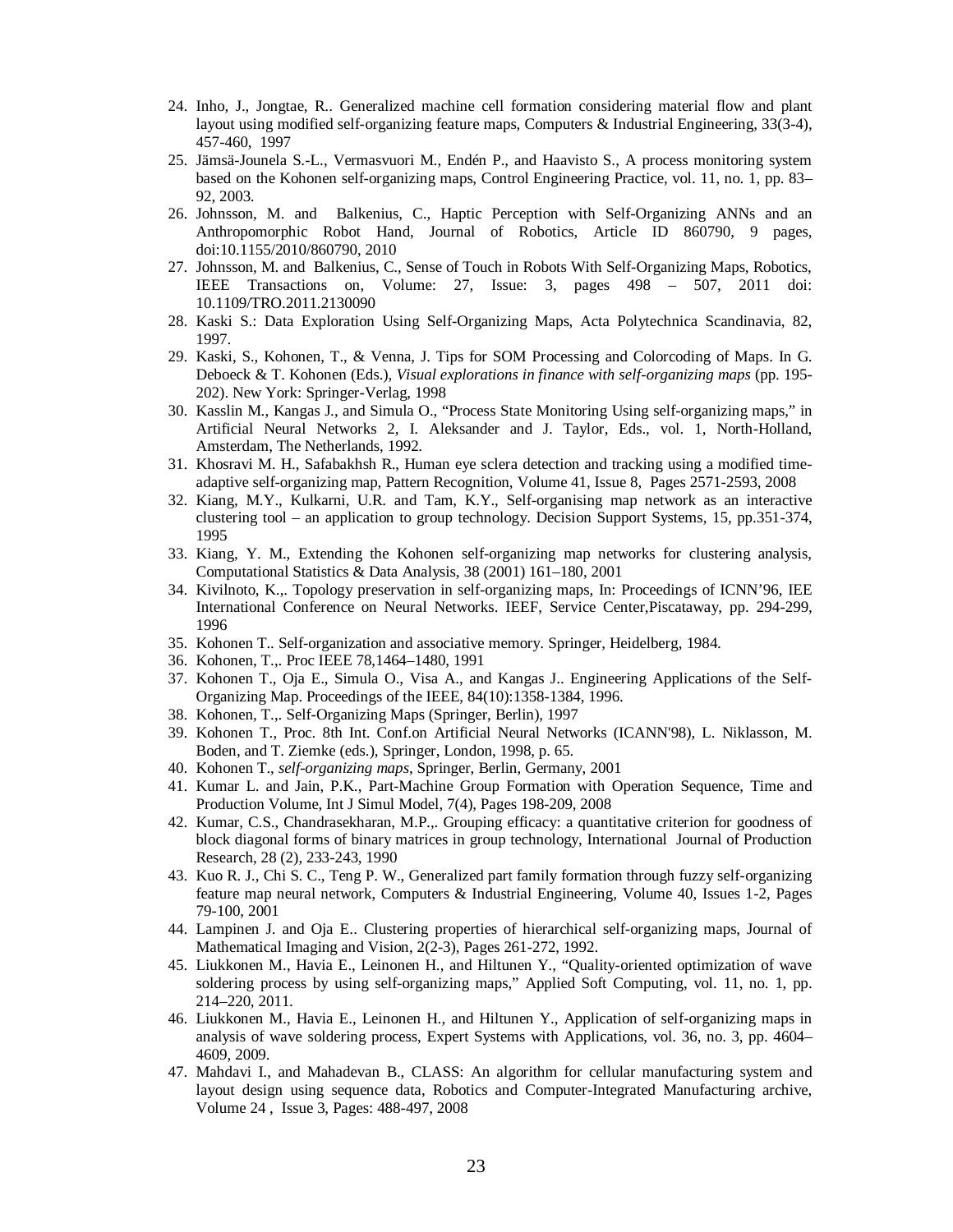- 48. Mahdavi I., Shirazi B. and Paydar M. M., A flow matrix-based heuristic algorithm for cell formation and layout design in cellular manufacturing system, THE INTERNATIONAL JOURNAL OF ADVANCED MANUFACTURING TECHNOLOGY, Volume 39, Numbers 9-10, 943-953, DOI: 10.1007/s00170-007-1274-7, 2008
- 49. Mari M., Nadal M., Schuhmacher M. and Domingo J. L., Application of Self-Organizing Maps for PCDD/F Pattern Recognition of Environmental and Biological Samples to Evaluate the Impact of a Hazardous Waste Incinerator, Environ. Sci. Technol., 44 (8), pp 3162–3168, 2010, DOI: 10.1021/es1000165
- 50. Mitrafanov, S.P.,. The Scientific Principles of Group Technology, National Lending Library Translation, UK, 1966
- 51. Moschou V., Ververidis D., Kotropoulos C., Assessment of self-organizing map variants for clustering with application to redistribution of emotional speech patterns, Neurocomputing, Volume 71, Issues 1-3, December, Pages 147-156, 2007
- 52. Oja M., Kaski S., and Kohonen T., Bibliography of self-organizing map (SOM) papers: 1998– 2001 addendum, *Neural Computing Surveys*, vol. 3, pp. 1–156, 2002.
- 53. Pandian, S. R., Mahapatra, S.S., Cell formation with ordinal-level data using ART1-based neural networks, Int. J. Services and Operations Management, 4(5), 628-630, 2008
- 54. Pandian, S. R., Mahapatra, S.S., Manufacturing cell formation with production data using neural networks, Computers & Industrial Engineering, 56(4), 1340-1347, 2009
- 55. Pandit Y.P., Badhe Y. P., Sharma B.K., Tambe S. S., Kulkarni B. D., Classification of Indian power coals using K-means clustering and Self Organizing Map neural network, Fuel, Volume 90, Issue 1, , Pages 339-347, 2011
- 56. Papaioannou G., Wilson J. M., The evolution of cell formation problem methodologies based on recent studies (1997–2008): Review and directions for future research, European Journal of Operational Research, Volume 206, Issue 3, Pages 509-521, 2010
- 57. Pölzlbauer G. Survey and comparison of quality measures for selforganizing maps. In J´an Paraliˇc, Georg P¨olzlbauer, and Andreas Rauber, editors,Proceedings of the Fifth Workshop on Data Analysis (WDA'04), pages 67–82, Sliezsky dom, Vysok´e Tatry, Slovakia, June 24–27 2004. Elfa Academic Press.
- 58. Ravi V., Kurniawan H., Thai P.N. K., Kumar, P. R., Soft computing system for bank performance prediction, Applied Soft Computing, Volume 8, Issue 1, Pages 305-315, 2008
- 59. Rezaeian J., Javadian N., Tavakkoli-Moghaddam R., Jolai F., A hybrid approach based on the genetic algorithm and neural network to design an incremental cellular manufacturing system, Applied Soft Computing, Volume 11, Issue 6, Pages 4195-4202, 2011
- 60. Sarker, B., Xu, Y. R., Operation sequences-based cell formation methods: A critical survey, Production Planning & Control, 9(8), 771 – 783, 1998
- 61. Singh S. P. and Sharma R. R. K. A review of different approaches to the facility layout problems, THE INTERNATIONAL JOURNAL OF ADVANCED MANUFACTURING TECHNOLOGY, Volume 30, Numbers 5-6, 425-433, DOI: 10.1007/s00170-005-0087-9, 2006
- 62. Skupin, A., & Agarwal, P. What is a Self-organizing Map? In P. Agarwal & A. Skupin (Eds.), Self-Organising Maps: applications in geographic information science (pp. 1-20). Chichester, England: John Wiley & Sons, 2008
- 63. Srinivasulu, S. , Jain, A. A comparative analysis of training methods for artificial neural network rainfall-runoff models, Applied Soft Computing, Volume 6, Issue 3, March 2006, Pages 295-306, 2006
- 64. Suresh N. C., Slomp J. and Kaparthi S., Sequence-Dependent Clustering of Parts and machines:a Fuzzy ART neural network approach, Iint. J. Prod. Res., 1999, vol. 37, no. 12, 2793- 2816, 1999
- 65. Tam, K. Y., An operation sequence based similarity coefficient for part families formations, Journal of Manufacturing Systems, 9(1), 55-68, 1990
- 66. Tas¸ demir, K., Exploring topology preservation of SOMs with a graph based visualization. Lecture Notes in Computer Science 5326, 180–187, 2008
- 67. Tompkins, J.A., White, J.A., Bozer, Y.A., Frazelle, E.H., Tanchoco, J.M.A., Trevino, J., 1996. Facilities Planning. Wiley, New York.
- 68. Ultsch, A. Maps for the Visualization of high-dimensional Data Spaces. In *Proceedings Workshop on Self-Organizing Maps* (pp. 225-230). Kyushu, Japan, 2003
- 69. Ultsch, A., & Siemon, H. Exploratory data analysis: Using Kohonen networks on transputers. Technical Report 329, University of Dortmund, Germany, 1989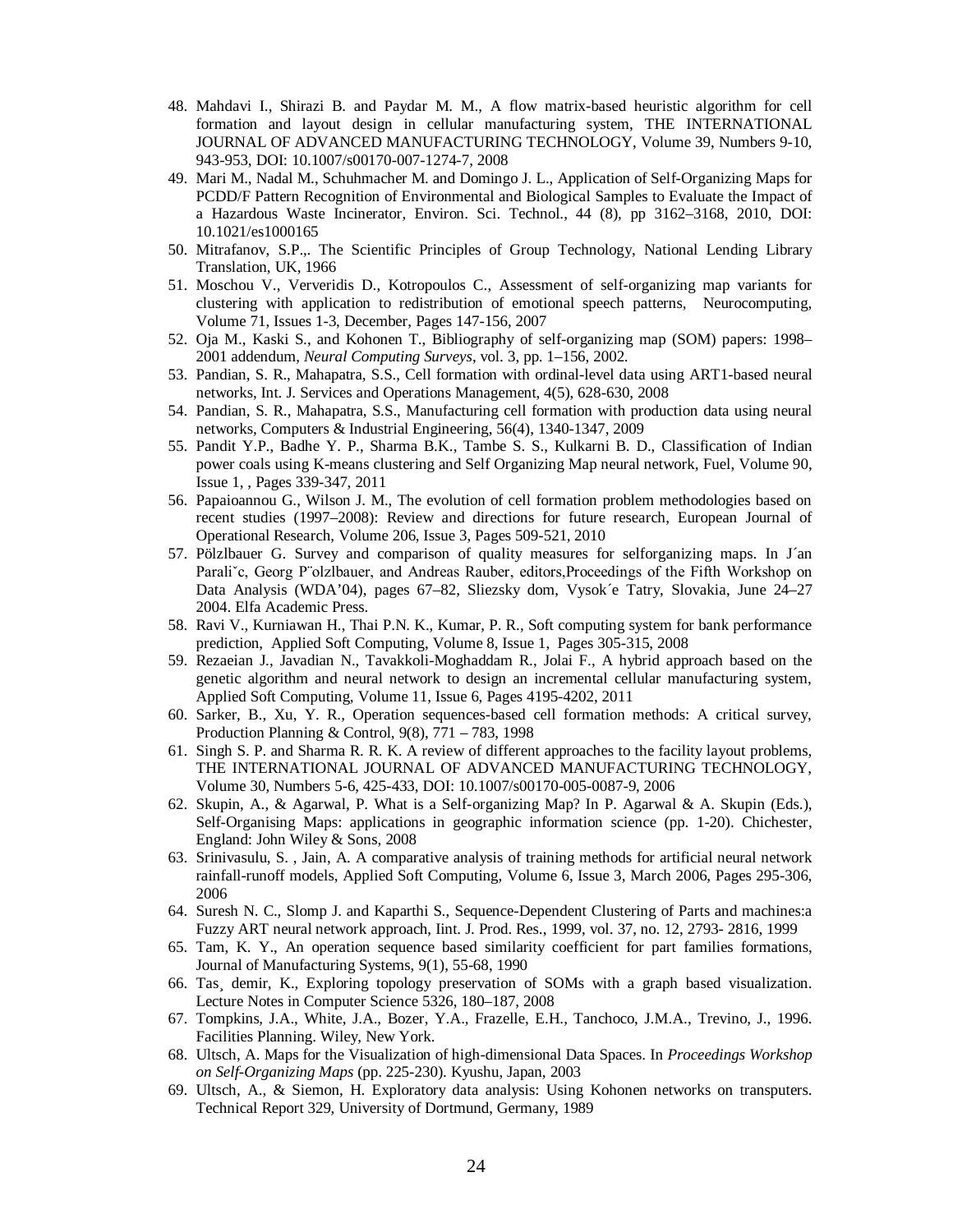- 70. Vakharia, A. J., Wemmerlov, U., Designing a Cellular Manufacturing System: A Materials Flow Approach Based on Operation Sequences, IIE Transactions, 22(1), 84 – 97,1990
- 71. Venkumara, P., Haq, A. N., Complete and fractional cell formation using Kohonen self-organizing map networks in a cellular manufacturing system, International Journal of Production Research, 44(20), 4257 – 4271, 2006
- 72. Venugopal, V., Narendran, T. T., Machine-cell formation through neural network models, International Journal of Production Research, 32(9), 2105 – 2116, 1994
- 73. Vesanto J. Som-based data visualization methods. Intelligent Data Analysis, 3(2):111–126, 1999.
- 74. Vesanto J., Sulkava M., and Hollmen J., On the Decomposition of the Self-Organizing Map Distortion Measure, Proceedings of the Workshop on Self-Organizing Maps,WSOM'03, Pages 11- 16, 2003
- 75. Vesanto, J., Alhoniemi, E.,. Clustering of the Self-Organizing Map, IEEE Transactions on Neural Networks, 11(3), 586–600, 2000
- 76. Wang, J. A linear assignment clustering algorithm based on the least similar cluster representatives. IEEE Transactions on Systems Man and Cybernetics Part A – Systems and Humans, 29(1), 100–104, 1999
- 77. Wemmerlöv U. Economic justification of group technology software: Documentation and analysis of current practices, Journal of Operations Management, Volume 9, Issue 4, 1990, Pages 500-525
- 78. Wemmerlov U.; Johnson D. J. Cellular manufacturing at 46 user plants: implementation experiences and performance improvements, International Journal of Production Research, Volume 35, Number 1, 1 January 1997 , pp. 29-49(21)
- 79. WEMMERLOV, U., and HYER, N. L., , Research issues in cellular manufacturing. *International Journal of Production Research,* 25, 413-431, 1987
- 80. Wilppu, R., The Visualisation Capability of Self-Organizing Maps to Detect Deviation in Distribution Control.TUCS Technical Report No. 153. Turku Centre for Computer Science, Finland, 1997
- 81. Yamada S., Recognizing environments from action sequences using self-organizing maps, Applied Soft Computing, Volume 4, Issue 1, Pages 35-47, 2004
- 82. Yin, Y., & Yasuda, K.. Similarity coefficient methods applied to the cell formation problem: A taxonomy and review. International Journal of Production Economics, 101(2), 329–352, 2006
- 83. Yu J., A hybrid feature selection scheme and self-organizing map model for machine health assessment, Applied Soft Computing, Volume 11, Issue 5, Pages 4041-4054, 2011
- 84. Zhang K., Chai Y., Yang S. X., Self-organizing feature map for cluster analysis in multi-disease diagnosis, Expert Systems with Applications, Volume 37, Issue 9, Pages 6359-6367, 2010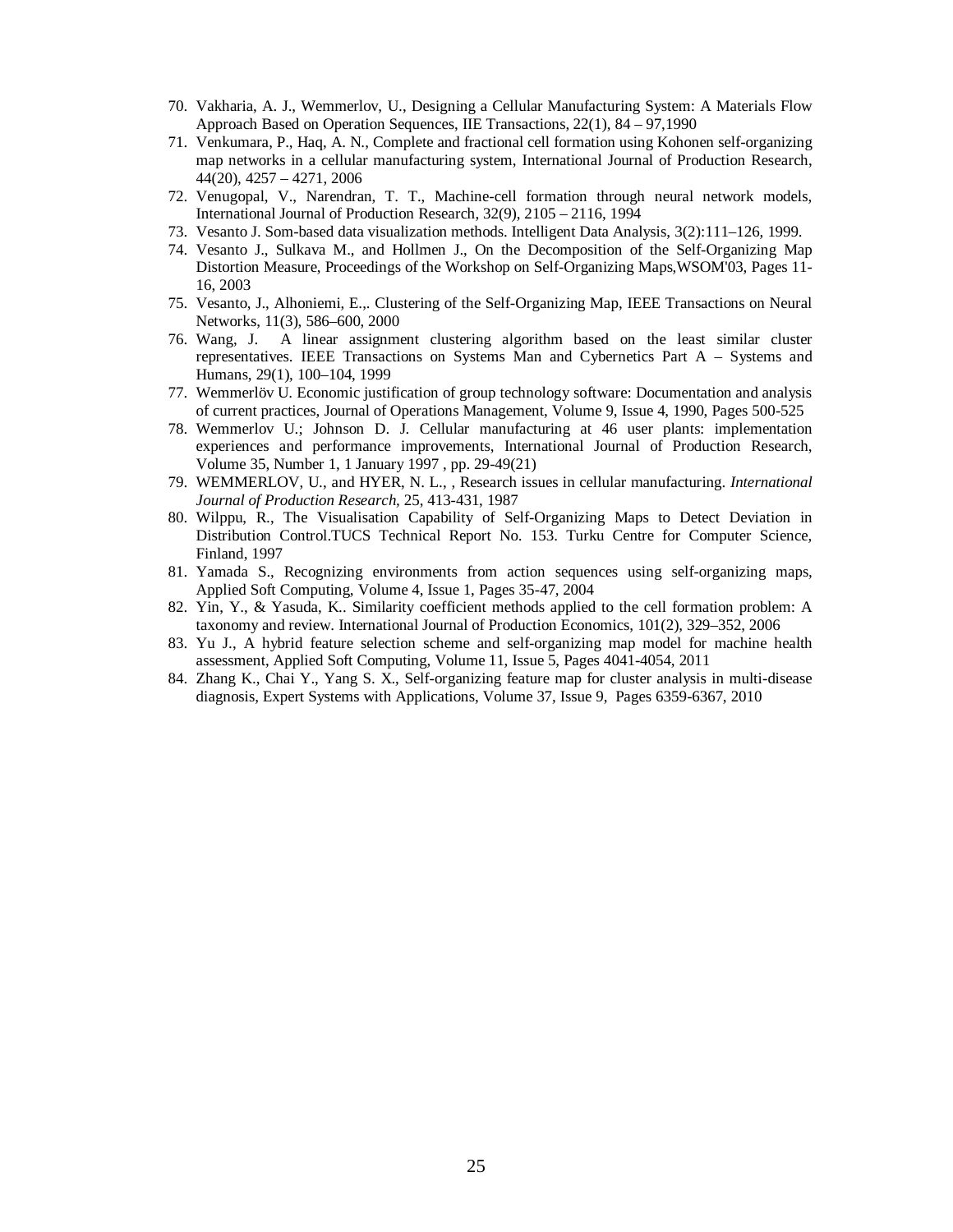# **Appendices**

Table 1 Machine-Part Incidence Matrix based on operation sequence example#1(artificially generated)

|                | m <sub>1</sub> | m <sub>2</sub> | m <sub>3</sub> | m <sub>4</sub> | m <sub>5</sub> | т6                    |
|----------------|----------------|----------------|----------------|----------------|----------------|-----------------------|
| p1             | 0              |                | 0              | 3              | 0              | $\overline{2}$        |
| p2             |                |                | 3              | 0              | 2              | 0                     |
| p <sub>3</sub> | 0              |                | 0              | 3              | 0              | $\overline{2}$        |
| p4             |                |                | 3              | 0              | 2              |                       |
| p <sub>5</sub> | 0              |                | 0              | 3              | 0              | $\mathcal{D}_{\cdot}$ |
| p6             |                | 2              | 0              | 0              | 0              | 3                     |
| р7             | 2              |                | 0              |                | 3              |                       |
|                | 2              |                |                |                | 3              |                       |

Table 2 Block Diagonal Form after cell formation of example#1

|     | m2             | тб             | m4 | m1                    | m5             | т3 |
|-----|----------------|----------------|----|-----------------------|----------------|----|
| p3  |                | $\overline{2}$ | 3  | 0                     | 0              | 0  |
| p6  | $\overline{2}$ | 3              | 0  | 1                     | 0              | 0  |
| p1  |                | $\overline{2}$ | 3  | 0                     | 0              | 0  |
| p5  |                | $\overline{2}$ | 3  | 0                     | 0              | 0  |
| p2  | 0              | 0              | 0  |                       | $\overline{2}$ | 3  |
| p8  |                | 0              | 0  | $\overline{2}$        | 3              | 0  |
| p4  |                | 0              | 0  |                       | 2              | 3  |
| n / |                | 0              | 0  | $\mathcal{D}_{\cdot}$ | 3              | 0  |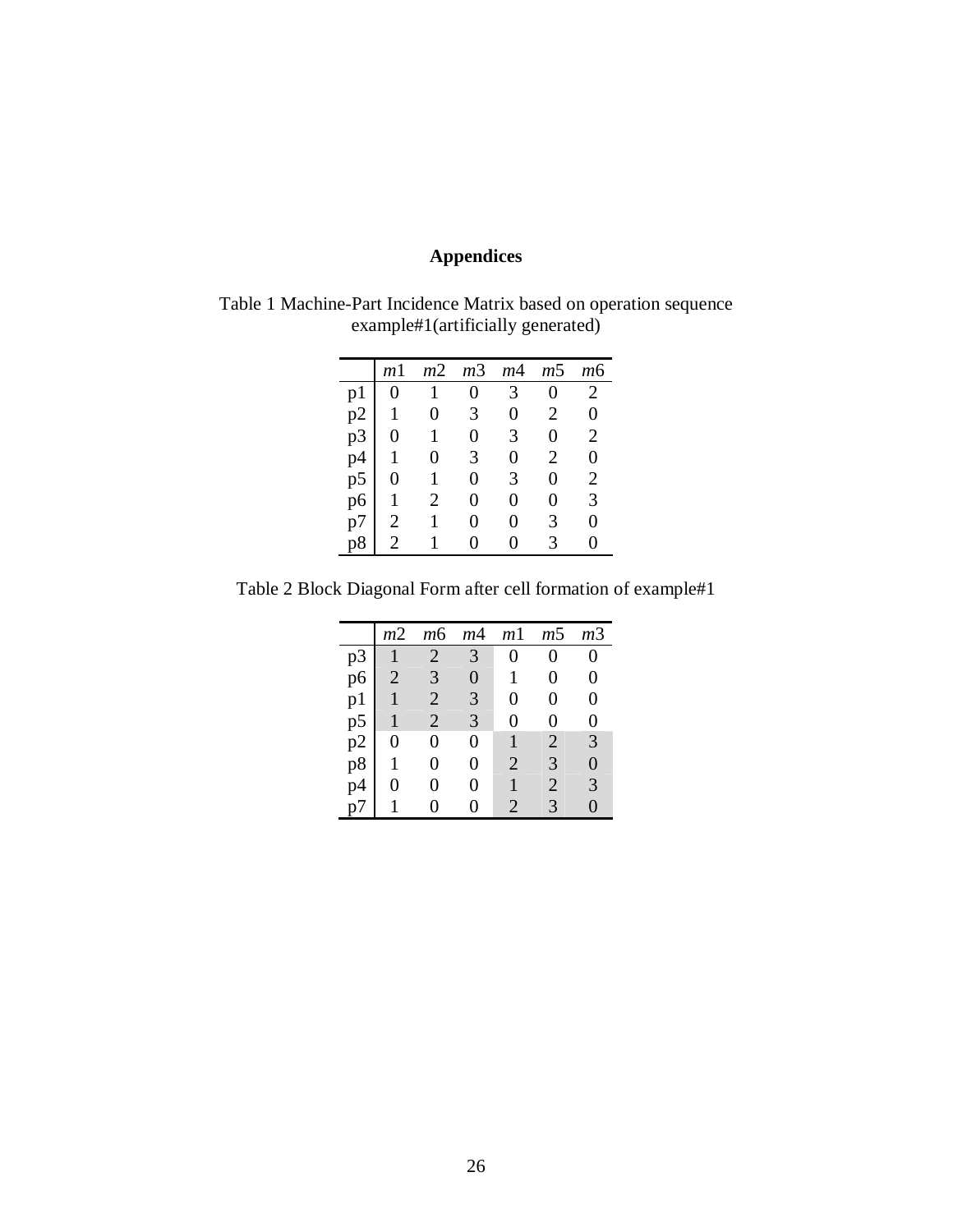| problem#  | <b>References</b>               | size of<br>problem | <b>SOM</b><br>Map<br>size | <b>GTE</b> (best<br>result<br>from<br>literature) | <b>GTE</b> (using<br>proposed<br>approach) | % Increase<br>in<br>performance |
|-----------|---------------------------------|--------------------|---------------------------|---------------------------------------------------|--------------------------------------------|---------------------------------|
| example#1 | artificially generated          | <b>8X6</b>         | 7x7                       |                                                   | 81.25                                      |                                 |
| 1.        | Nair & Narendran<br>(1998)      | <b>7X7</b>         | 7x7                       | 100                                               | 100                                        | $\boldsymbol{0}$                |
| 2.        | Nair & Narendran<br>(1998)      | 20X8               | 9x9                       | 85.71                                             | 85.71                                      | $\boldsymbol{0}$                |
| 3.        | Nair & Narendran<br>(1998)      | 20X20              | 9x9                       | 64.3                                              | 64.3                                       | $\boldsymbol{0}$                |
| 4.        | Nair & Narendran<br>(1999)      | 12X10              | 10x10                     | 84.61                                             | 84.61                                      | $\boldsymbol{0}$                |
| 5.        | Sofianopoulou (1999)            | 5X4                | 12x12                     | 69.25                                             | 92.31                                      | 33.3                            |
| 6.        | Won and Lee (2001)              | 5X5                | 15x15                     | 84                                                | 84.61                                      | 0.73                            |
| 7.        | Pandian and Mahapatra<br>(2008) | 7X5                | 18x18                     | 58.54                                             | 87.82                                      | 50.02                           |
| 8.        | Pandian and Mahapatra<br>(2008) | 8X6                | 19x19                     | 83.93                                             | 87.5                                       | 4.25                            |
| 9.        | Park and Suresh (2003)          | 19X12              | 21x21                     | 78                                                | 78.46                                      | 0.59                            |
| 10.       | Sofianopoulou (1999)            | 20X12              | 24x20                     | 74.58                                             | 81.82                                      | 9.71                            |
| 11.       | Nagi et al. (1990)              | 20X20              | 25x25                     | 94                                                | 95.91                                      | 2.03                            |
| 12.       | Pandian and Mahapatra<br>(2008) | 30X15              | 25x25                     | 76.71                                             | 78.89                                      | 2.84                            |
| 13.       | Pandian and Mahapatra<br>(2008) | 37X20              | 32x32                     | 71.59                                             | 82                                         | 14.54                           |
| 14.       | Pandian and Mahapatra<br>(2008) | 50X25              | 36x36                     | 81.2                                              | 83.64                                      | 3                               |

Table 3. Comparative computational results obtained by the proposed SOM approach.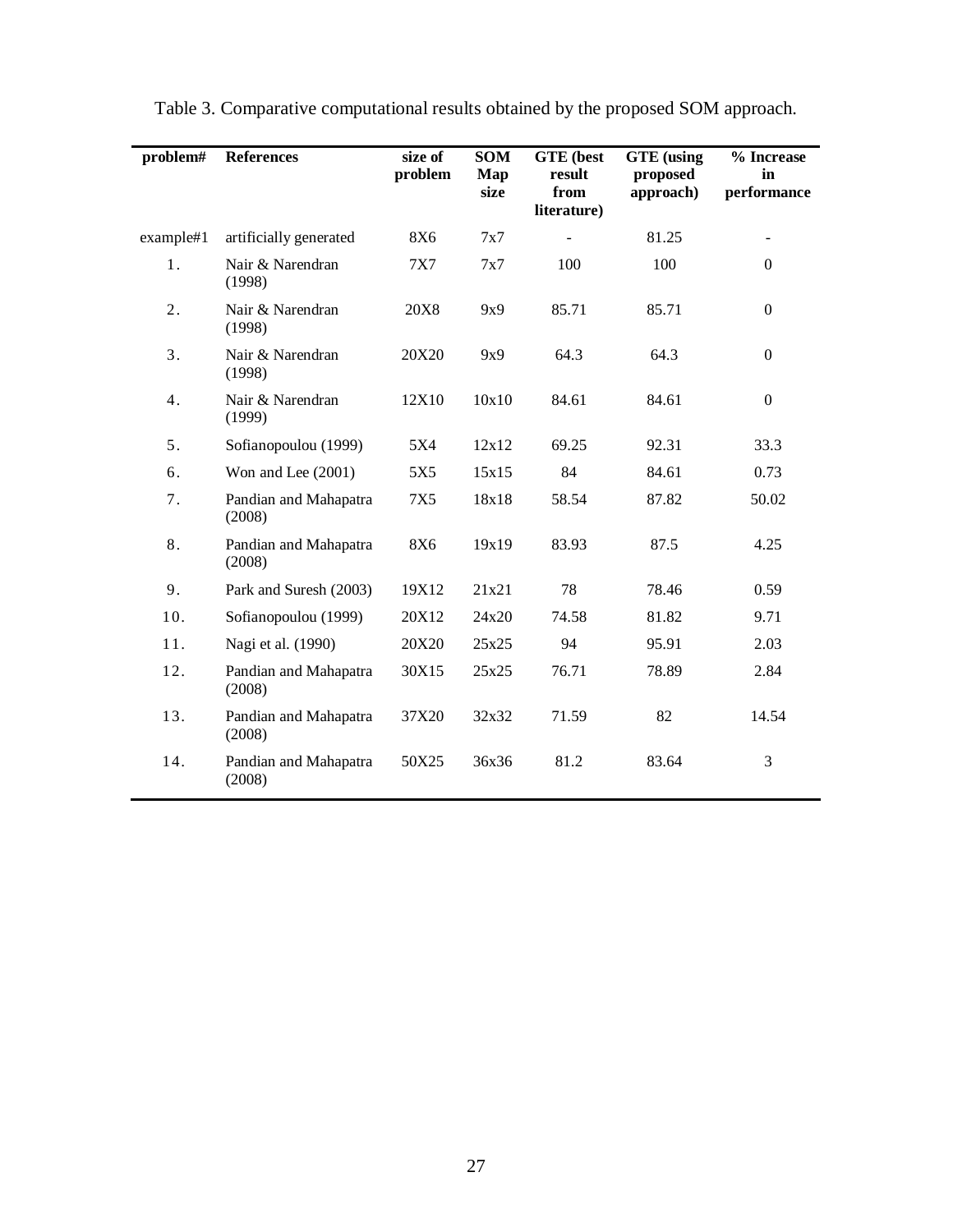| Table 4 SOM quality measures of the all the 14 problem data sets for the optimized SOM        |
|-----------------------------------------------------------------------------------------------|
| map size: quantizatisation error $(QE)$ , topographic error $(TE)$ , and computation time (in |
| seconds). The example#1 is the artificially generated example and 1 to 14 are available       |
| problems.                                                                                     |

| problem#       | problem size | <b>SOM</b> map size | <b>CPU</b>     | QE           | TE               | <b>ADM</b> |
|----------------|--------------|---------------------|----------------|--------------|------------------|------------|
| example#1      | <b>8X6</b>   | 7x7                 | $\overline{2}$ | $\theta$     | $\theta$         | 0.393      |
| 1              | 7X7          | 12x12               | 11             | $\theta$     | $\mathbf{0}$     | 0.0729     |
| $\overline{2}$ | <b>20X8</b>  | 18x18               | 25             | $\mathbf{0}$ | $\mathbf{0}$     | 0.5251     |
| 3              | 20X20        | 24x20               | 77             | $\theta$     | 0.05             | 1.2253     |
| $\overline{4}$ | 12X10        | 15x15               | 19             | $\theta$     | $\mathbf{0}$     | 0.6495     |
| 5              | 5X4          | 7x7                 | 4              | $\mathbf{0}$ | $\mathbf{0}$     | 0.247      |
| 6              | 5X5          | 9x9                 | 8              | $\theta$     | $\theta$         | 0.3066     |
| 7              | 7X5          | 9x9                 | 6              | $\theta$     | $\mathbf{0}$     | 0.4603     |
| 8              | 8X6          | 12x12               | 11             | $\mathbf{0}$ | 0.125            | 11.5873    |
| 9              | 19X12        | 19x19               | 34             | $\theta$     | 0.053            | 1.1654     |
| 10             | 20X12        | 21x21               | 33             | 0.001        | $\boldsymbol{0}$ | 39.2721    |
| 11             | 20X20        | 25x25               | 148            | $\mathbf{0}$ | $\theta$         | 0.3802     |
| 12             | 30X15        | 25x25               | 88             | $\theta$     | $\theta$         | 48.1599    |
| 13             | 37X20        | 32x32               | 297            | $\mathbf{0}$ | $\mathbf{0}$     | 1.5185     |
| 14             | 50X25        | 36x36               | 491            | $\theta$     | 0.02             | 2.6814     |

Table 5 Paired t-test for GTE of best result from literature with GTE using proposed approach  $\overline{\phantom{0}}$ 

|                                   | N  | Mean         | <b>StDev</b> | SE Mean |
|-----------------------------------|----|--------------|--------------|---------|
| GTE (Best Result from literature) | 14 | 79.03        | 11.1185      | 2.9716  |
| GTE(Using Proposed Approach)      | 14 | 84.8271      | 8.5107       | 2.2746  |
| Difference                        |    | 14 - 5.79714 | 9.22811      | 2.46632 |

95% CI for mean difference: (-11.12530, -0.46899)

T-Test of mean difference = 0 (vs not = 0): T-Value = -2.35 P-Value =  $0.035$ 

| Table 6. Levene's test of equality of variances for GTE of best result from literature with |  |  |  |  |
|---------------------------------------------------------------------------------------------|--|--|--|--|
| GTE using proposed approach                                                                 |  |  |  |  |

| --                   |       |  |
|----------------------|-------|--|
| F (Observed value)   | 1.411 |  |
| F (Critical value)   | 4.225 |  |
| DF1                  |       |  |
| DF <sub>2</sub>      | 26    |  |
| p-value (one-tailed) | 0.246 |  |
| alpha                | 0.05  |  |
|                      |       |  |

Test interpretation:

H0: The variances are identical.

Ha: At least one of the variances is different from another.

As the computed p-value is greater than the significance level alpha=0.05, one cannot reject the null hypothesis H0.

The risk to reject the null hypothesis H0 while it is true is 24.57%.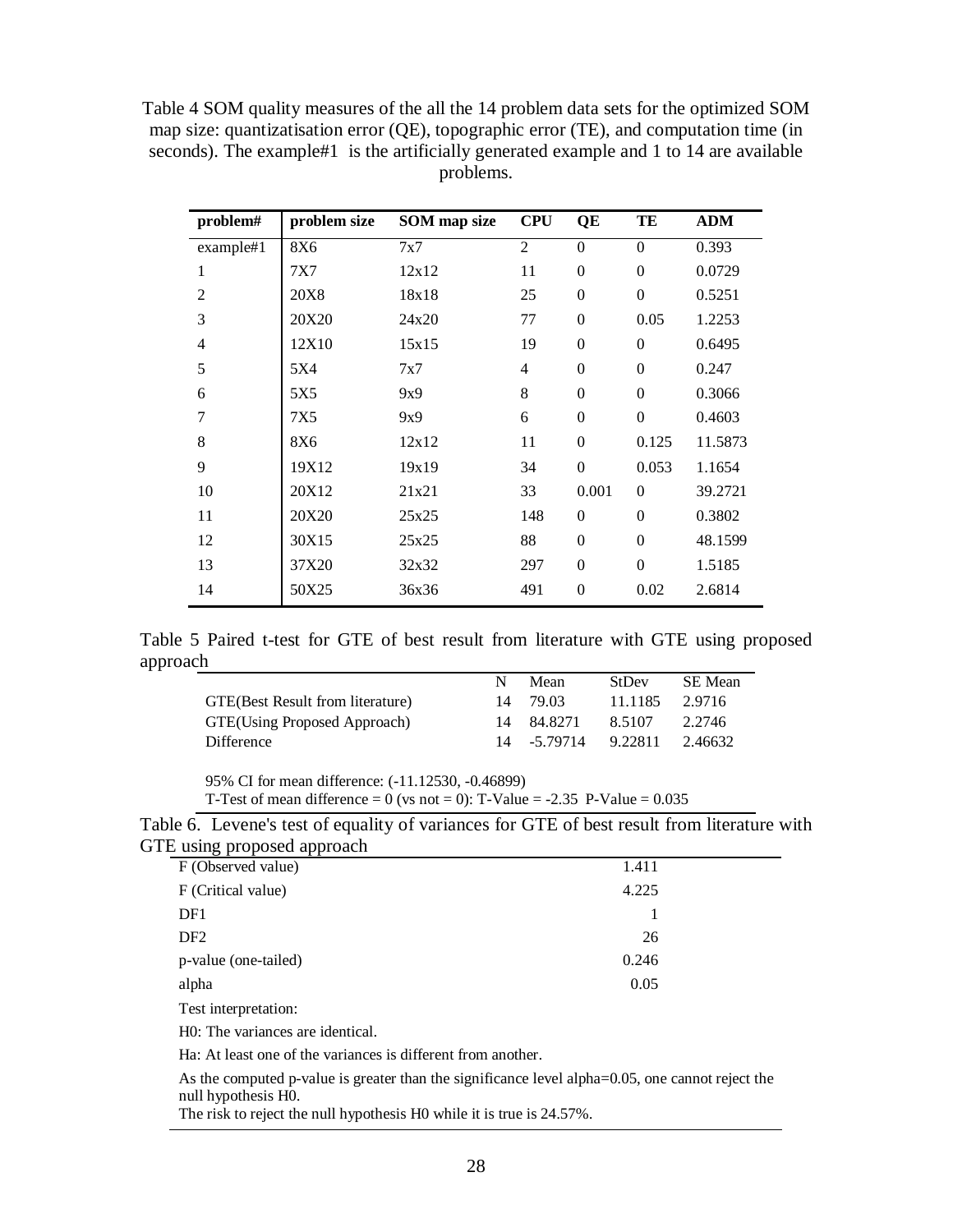| problem#       | problem size | <b>SOM</b> map size | <b>CPU</b>               | QE               | TE               | <b>ADM</b> |
|----------------|--------------|---------------------|--------------------------|------------------|------------------|------------|
| example#1      | 8X6          | 7x7                 | $\overline{c}$           | 0                | $\boldsymbol{0}$ | 0.393      |
|                |              | 10x10               | 5                        | $\boldsymbol{0}$ | 0.375            | 0.0082     |
|                |              | 12x12               | 9                        | $\boldsymbol{0}$ | $\boldsymbol{0}$ | 0.0155     |
| 1              | <b>7X7</b>   | 7x7                 | $\overline{3}$           | 0.024            | 0.571            | 2.5941     |
|                |              | 9x9                 | 6                        | 0.001            | 0.714            | 0.893      |
|                |              | 12x12               | 11                       | $\overline{0}$   | $\overline{0}$   | 0.0729     |
| $\overline{2}$ | <b>20X8</b>  | 15x15               | 11                       | 0.001            | 0.05             | 1.7156     |
|                |              | 18x18               | 25                       | $\boldsymbol{0}$ | $\boldsymbol{0}$ | 0.5251     |
|                |              | 20x20               | 41                       | $\boldsymbol{0}$ | $\boldsymbol{0}$ | 0.2086     |
| 3              | 20X20        | 20x20               | 47                       | $\boldsymbol{0}$ | 0.1              | 2.5226     |
|                |              | 24x20               | 77                       | $\boldsymbol{0}$ | 0.05             | 1.2253     |
|                |              | 25x25               | 149                      | $\boldsymbol{0}$ | 0.05             | 0.4314     |
| $\overline{4}$ | 12X10        | 10x12               | 6                        | 0.012            | $\boldsymbol{0}$ | 3.9102     |
|                |              | 13x13               | 10                       | 0.001            | 0.083            | 1.3721     |
|                |              | 15x15               | 19                       | $\overline{0}$   | $\boldsymbol{0}$ | 0.6495     |
| 5              | 5X4          | 5x5                 | $\mathbf{1}$             | 0.008            | $\boldsymbol{0}$ | 2.1125     |
|                |              | 7x7                 | $\overline{4}$           | $\boldsymbol{0}$ | $\boldsymbol{0}$ | 0.247      |
|                |              | 12x12               | 17                       | $\boldsymbol{0}$ | $\boldsymbol{0}$ | 0.0012     |
| 6              | 5X5          | 5x5                 | $\overline{c}$           | 0.119            | $\boldsymbol{0}$ | 4.5958     |
|                |              | 7x7                 | $\overline{\mathcal{L}}$ | 0.005            | $\boldsymbol{0}$ | 1.6172     |
|                |              | 9x9                 | 8                        | $\overline{0}$   | $\boldsymbol{0}$ | 0.3066     |
| 7              | <b>7X5</b>   | 7x7                 | 3                        | 0.004            | $\boldsymbol{0}$ | 1.46       |
|                |              | 9x9                 | $\overline{6}$           | $\boldsymbol{0}$ | $\boldsymbol{0}$ | 0.4603     |
|                |              | 11x11               | 10                       | $\boldsymbol{0}$ | $\boldsymbol{0}$ | 0.0485     |
| 8              | <b>8X6</b>   | 8x8                 | 3                        | 0.044            | $\boldsymbol{0}$ | 11.5873    |
|                |              | 10x10               | $\overline{5}$           | 0.001            | $\boldsymbol{0}$ | 11.5873    |
|                |              | 12x12               | 11                       | $\overline{0}$   | 0.125            | 11.5873    |
| 9              | 19X12        | 17x17               | 19                       | 0.001            | $\boldsymbol{0}$ | 2.0344     |
|                |              | 19x19               | 34                       | $\boldsymbol{0}$ | 0.053            | 1.1654     |
|                |              | 21x21               | 53                       | $\boldsymbol{0}$ | 0.105            | 0.3056     |
| 10             | 20X12        | 15x15               | 11                       | 0.034            | $\boldsymbol{0}$ | 39.2721    |
|                |              | 17x17               | 19                       | 0.006            | $\boldsymbol{0}$ | 39.2721    |
|                |              | 21x21               | 33                       | 0.001            | $\boldsymbol{0}$ | 39.2721    |
| 11             | 20X20        | 20x20               | 47                       | 0.001            | $\boldsymbol{0}$ | 60.4631    |
|                |              | 23x23               | 95                       | $\boldsymbol{0}$ | 0.05             | 60.4631    |
|                |              | 25x25               | 148                      | $\boldsymbol{0}$ | $\boldsymbol{0}$ | 0.3802     |
| 12             | 30X15        | 20x20               | 32                       | 0.026            | 0.033            | 8.7488     |
|                |              | 25x25               | 88                       | $\boldsymbol{0}$ | $\boldsymbol{0}$ | 48.1599    |
|                |              | 30x30               | 240                      | 0                | 0                | 0.5747     |
| 13             | 37X20        | 25x25               | 89                       | 0.004            | $\boldsymbol{0}$ | 6.9443     |
|                |              | 29x29               | 176                      | $\boldsymbol{0}$ | 0.027            | 3.2445     |
|                |              | 32x32               | 297                      | $\theta$         | $\boldsymbol{0}$ | 1.5185     |
| 14             | 50X25        | 30x30               | 165                      | 0.005            | 0                | 7.6854     |
|                |              | 34x34               | 352                      | 0.001            | 0.02             | 3.8743     |
|                |              | 36x36               | 491                      | $\boldsymbol{0}$ | 0.02             | 2.6814     |

Table 7. Results of experiment of SOM quality measures for different map sizes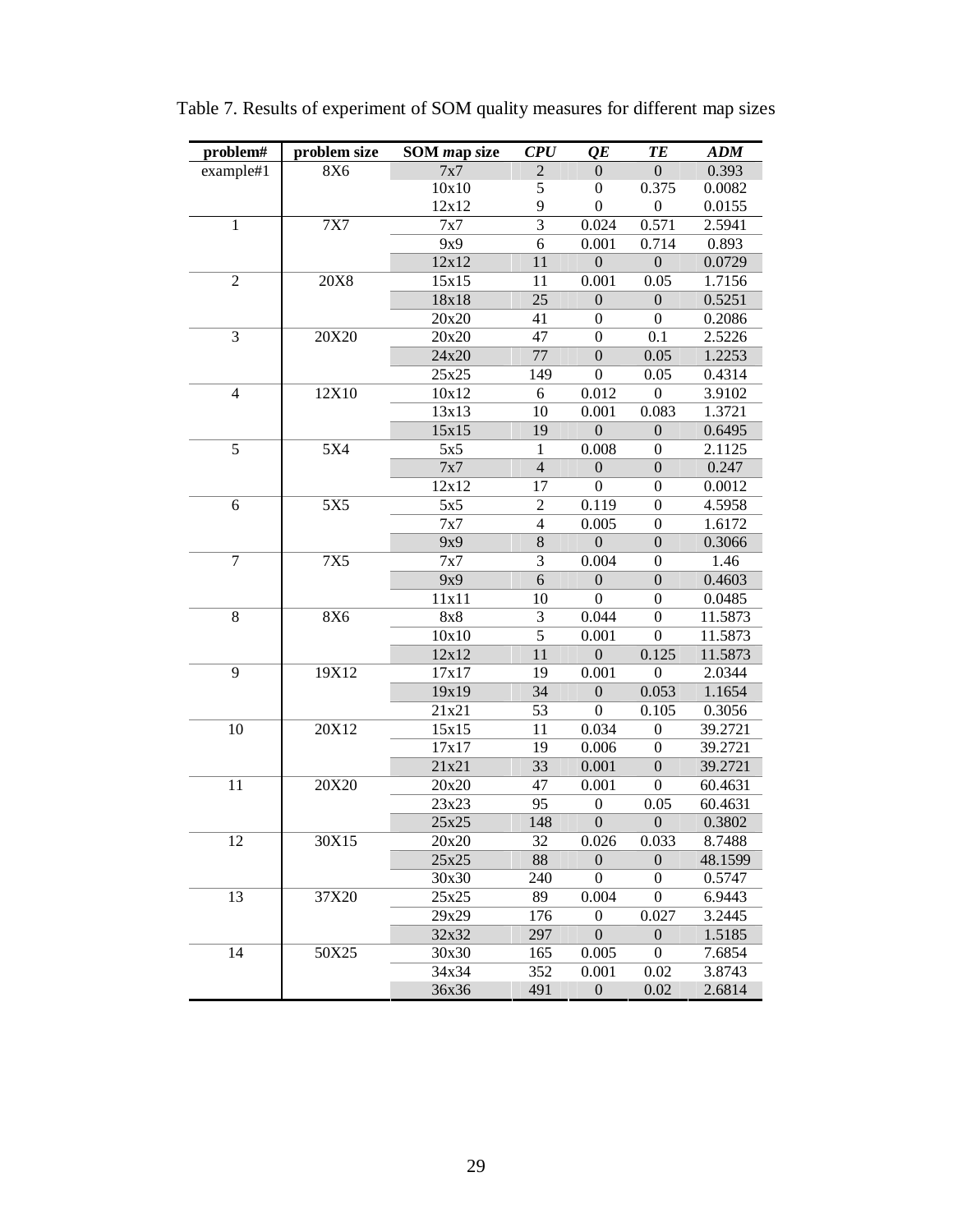

Figure 1. An example of representation SOM machine-part cluster visualization of the example#1 data. On topmost left is the U-matrix and on bottom right is the SOM map neuron label. The machine variable m1 through m6 are the component plane. The eight figures are associated by position. The SOM map size of the component is 7X7. The hexagon in a particular position in each figure corresponds to the identical map unit. The clusters can be interpreted straightforward from the distances between the nodes of U-matrix. Two circles in the U-matrix represent two clusters. Directly, machine variables can be compared using the component planes. For example, the map unit in upper half has low values for m2, m4, m6 and relatively high value for m1, m3, m5. The label associated with the map unit is p1, p3, p5, p6 and from the U-matrix it can be observed that the node is very close to its neighbors. Thus the cluster formed on the top half and the bottom half are designated as Cluster-I and Cluster-II respectively.



Figure 2. For measuring goodness of solution the output of GTE is shown higher in proposed solution when compared the same from literature based best solution in all the 14 problems (x-axis represents dimension of the 14 problems (solid line, thick dashed line and dotted line represent GTE obtained using proposed approach best GTE obtained from literature (left axis of GTE), and % increase in GTE(right axis as % increase in GTE).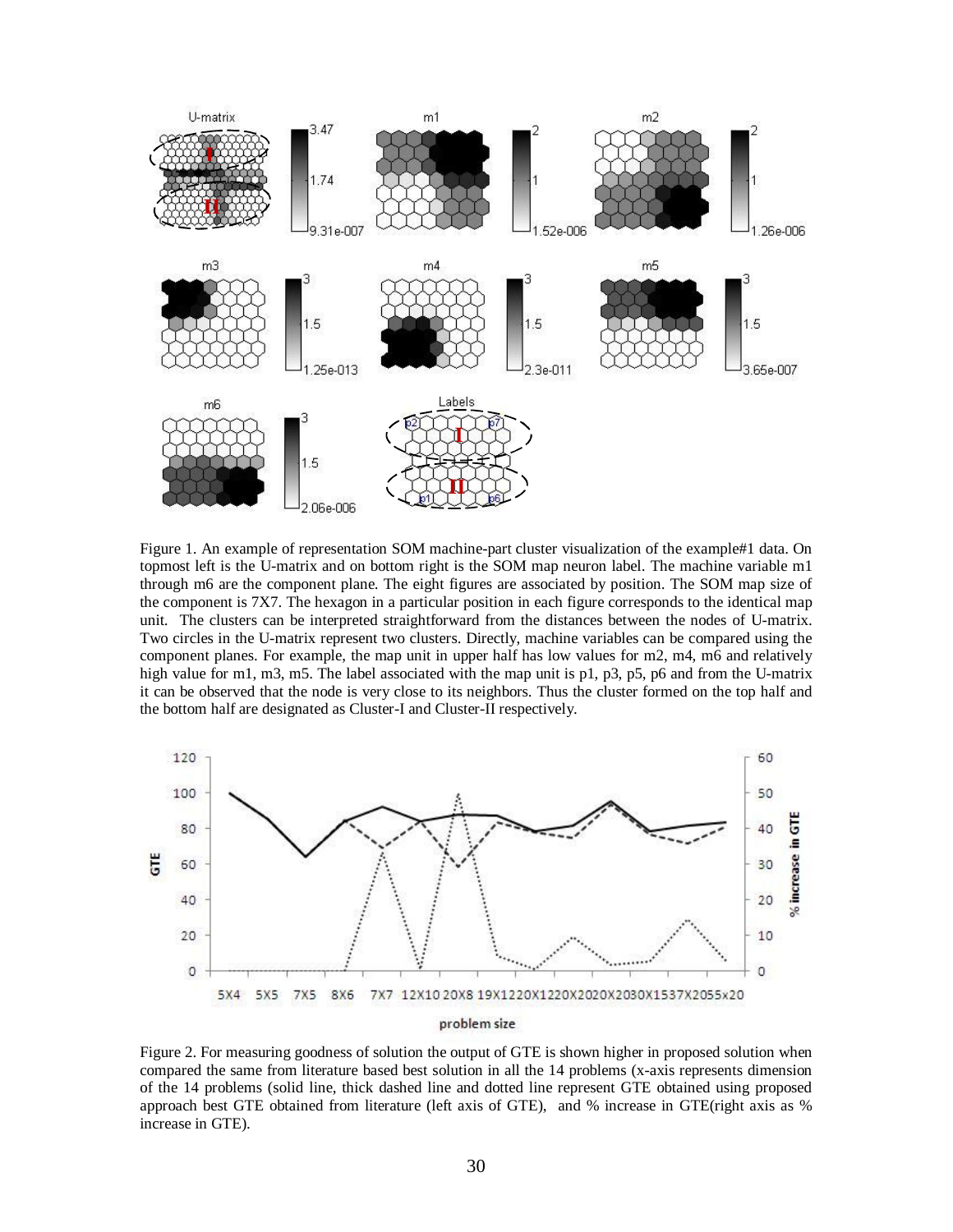

Figure 3. Comparison of % increase in GTE using proposed solution (represents dotted line in the right axis) with the computation time (represents grey scaled column in the left axis) taken to execute the proposed solution for all the different sizes of the 14 problem data sets (x-axis represents dimension of the SOM map). Even after higher increase in computation time there is still increase in performance (GTE) for the big size problem data sets. Average size problems (with average SOM map size) resulted with higher percentage increase in GTE in comparison with low computation time.



som map size

Figure 4. Grey colored vertical bar represents topography error (te) scaled in the left axis and solid line represents quantization error(qe) which is scaled in right axis. The x-axis represents som map size of all the problems. The both errors are highest for the problem# 15 with 55x20 dimension(som map size 34X34)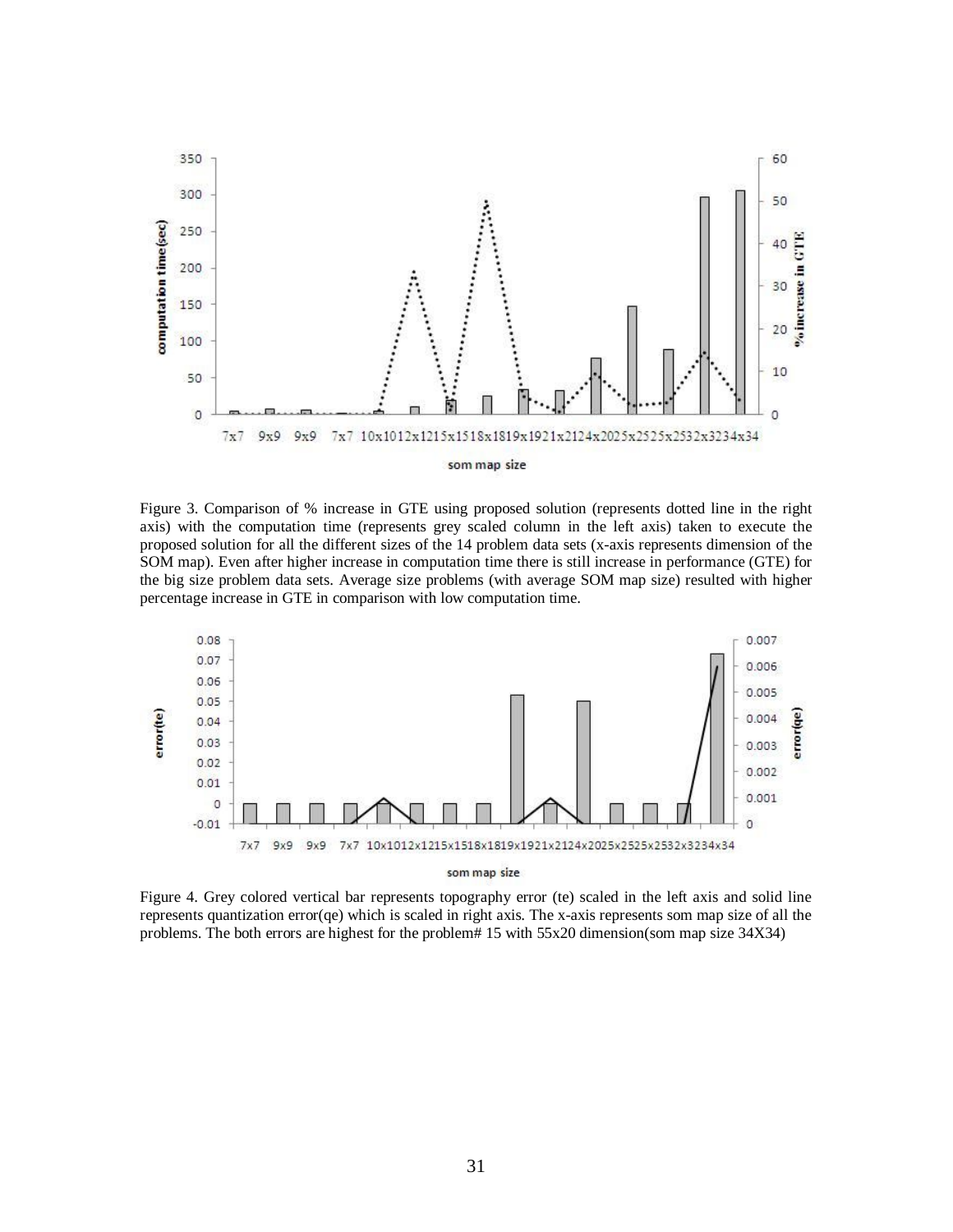

Figure 5. For majority of the optimum SOM map dimension the resulting QE and TE are zero with the corresponding % increase in GTE for all the 15 problem data sets (scaled in x-axis). Where black colored vertical bar and grey-scaled bar represent TE and QE (scaled in left axis). Dotted line represents % increase in GTE scaled in right axis.



Figure 6. The pattern of TE value (scaled in y-axis extracted by all the 15 problem data sets (scaled in xaxis). The TE value gradually diminished for large SOM map size